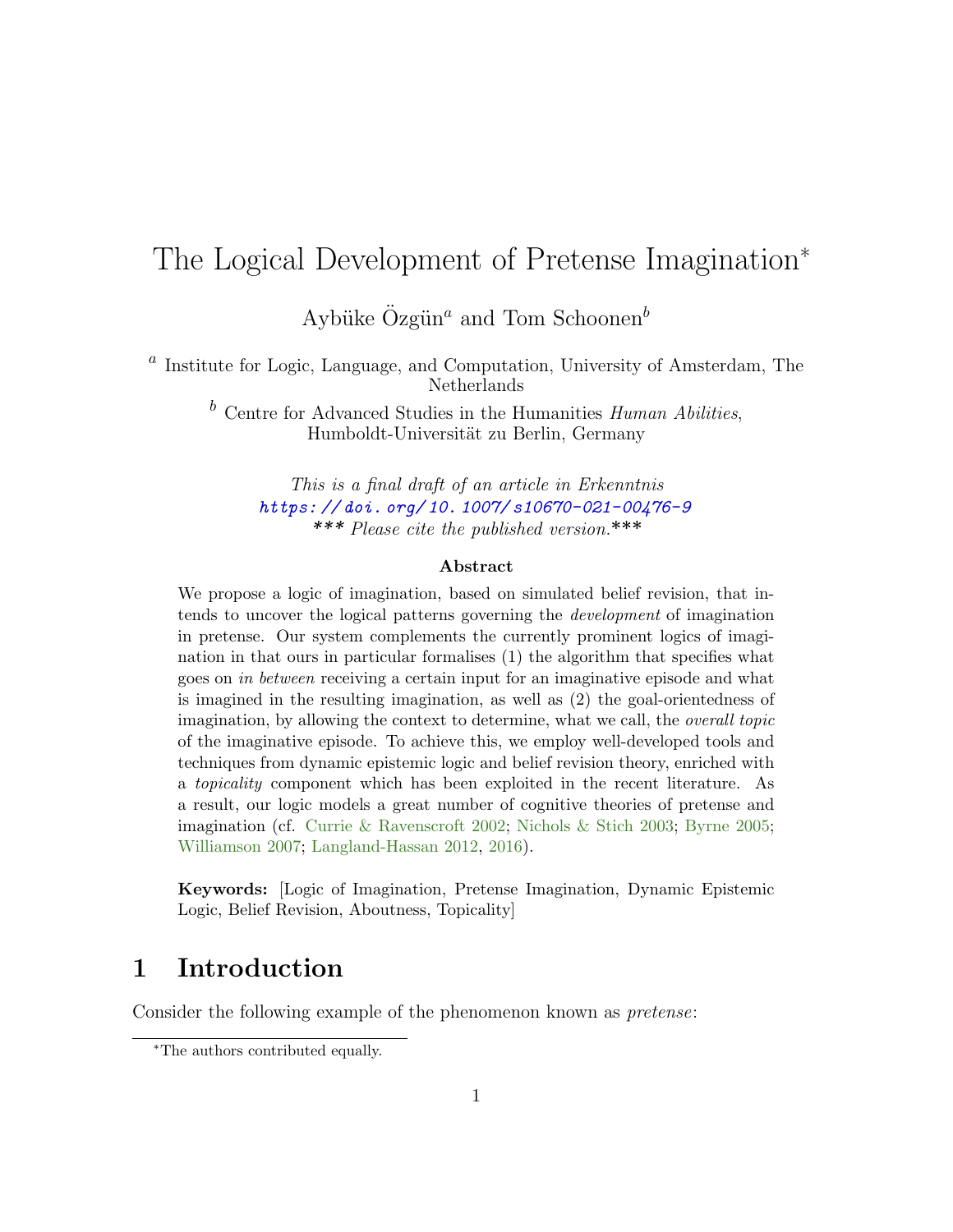#### 2 | Imagination, Belief, and Topics

The child is encouraged to 'fill' two toy cups with 'juice' or 'tea' or whatever the child designated the pretend contents of the bottle to be. The experimenter then says, 'Watch this!', picks up one of the cups, turns it upside down, shakes it for a second, then replaces it alongside the other cup. The child is then asked to point at the 'full cup' and at the 'empty cup' (both cups are, of course, really empty throughout). [\(Leslie,](#page-31-3) [1994,](#page-31-3) p. 223)

Children from as young as two years old already consistently point to the cup that has been turned upside down when asked to point at the 'empty cup' (cf. [Leslie](#page-31-3) [1994;](#page-31-3) Nichols  $\&$  Stich [2003\)](#page-31-0). This indicates that children, at a very young age, are able to engage in pretense that goes against what they believe the world to actually be like. One of the main questions that arises is how we develop such a pretend scenario that seems so rational, but is often in contradiction with our actual beliefs: the children actually believe that both cups are empty, yet they behave in pretense as if one of the cups is full. They imagine this non-actual scenario in a reality-oriented way. Which logical rules, if any, govern the development of such a pretense scenario?

In this paper, we will provide a novel formal model of, what we call, *pretense* imagination based on tools from dynamic epistemic logic and belief revision theory. In the first two sections we review some of the current theories of pretense imagination and distil some of its essential features. We do this to inform our model, empirically and conceptually, of the current philosophical theories of pretense imagination. Then, in Section [4,](#page-9-0) we introduce branching-time belief revision structures in which the target notion of pretense imagination and a related notion of belief are formalised by means of normal and classical modal operators. In particular, we will use these structures to extract the imaginative episode that an agent is engaged in and that records what the agent has imagined up until the current moment. (In this sense, our pretense imagination operator adopts the natural language reading 'the agent has imagined that', rather than 'the agent imagines that'.) In Section [5,](#page-19-0) we enrich the initially proposed models with a *topicality* component in order to overcome the idealisations that result from the former framework and shortcomings of some previous logics of imagination. Throughout, we discuss a worry for the logic of imagination of [Berto](#page-29-0) [\(2018,](#page-29-0) [2021\)](#page-29-1) and show that our model is sufficiently rich to overcome this issue and, thus, provides us with a further step in the right direction toward developing an adequate formalisation of imagination in pretense.

# <span id="page-1-0"></span>2 Imagination, Belief, and Topics

It is common consensus that the notion of 'imagination' is highly ambiguous and used in many different ways (cf. [Kind](#page-30-2) [2013;](#page-30-2) [Balcerak Jackson](#page-29-2) [2016\)](#page-29-2). In this paper, we study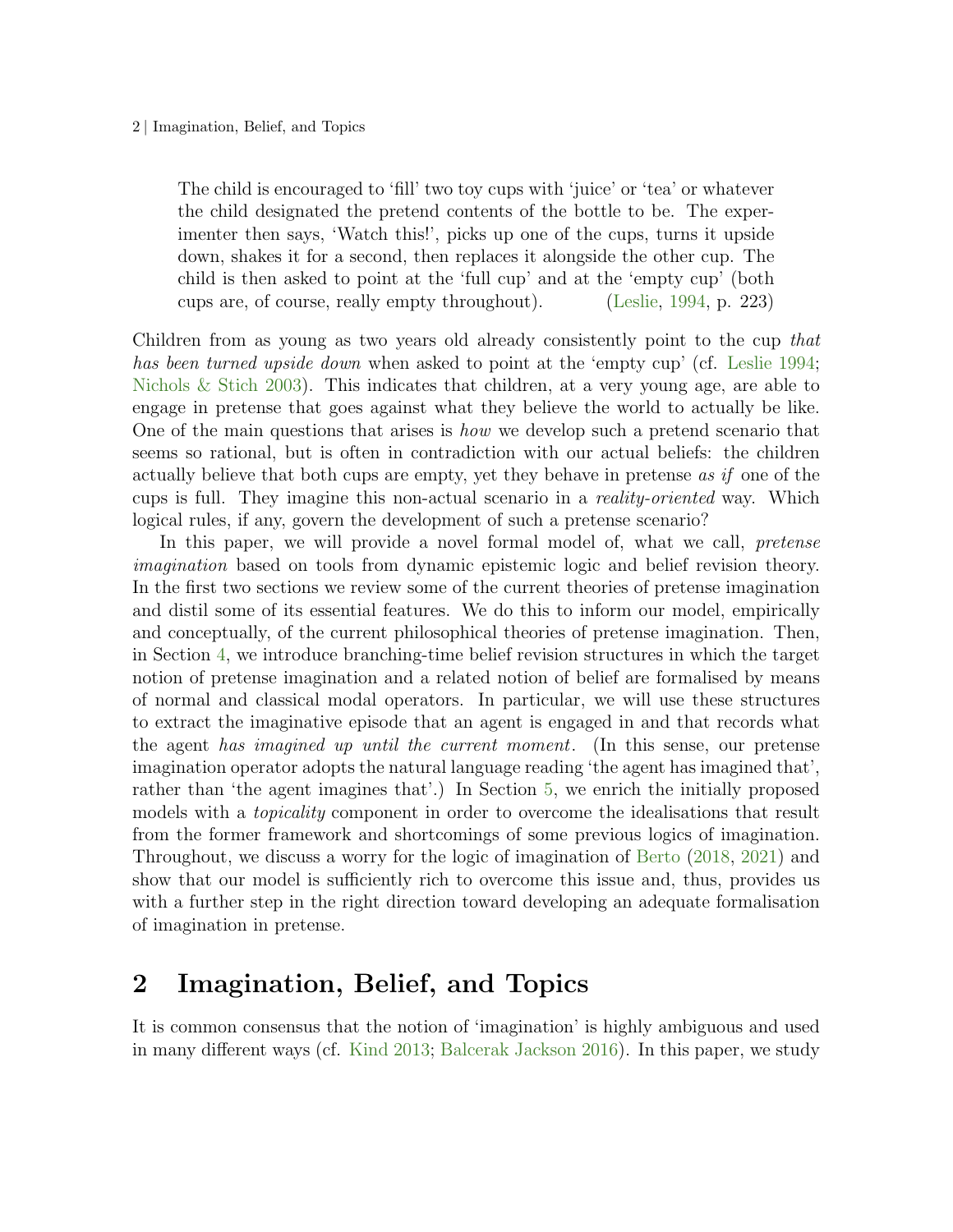the kind of imagination that is involved in pretense and pretend play from a logical perspective (see, e.g., [Currie & Ravenscroft](#page-30-0) [2002;](#page-30-0) [Nichols & Stich](#page-31-0) [2003;](#page-31-0) and [Langland-](#page-31-1)[Hassan](#page-31-1) [2012,](#page-31-1) [2016\)](#page-31-2). Therefore we call the kind of imagination that we are interested in pretense imagination.<sup>[1](#page-2-0)</sup> In the following subsections, we discuss some essential features of and, in particular, several important factors that restrict pretense imagination.

### 2.1 Beliefs in Pretense

Consider again the example of the pretend tea-party, as described above. There seem to be two crucial ways in which pretense imagination is *restricted* by the agent's *beliefs*. First, pretense imagination seems to follow *belief-like* patterns, which explains the rational behaviour with respect to which cups are full. Secondly, background beliefs can be imported into the imaginative episode, which explains, e.g., the beliefs about the workings of gravity in the pretense.<sup>[2](#page-2-1)</sup> We will discuss these in turn.

The two main theories of pretense – that of [Nichols & Stich](#page-31-0)  $(2003)$  and of [Langland-](#page-31-1)[Hassan](#page-31-1) [\(2012\)](#page-31-1) – have it that the development of pretense is very closely related to our ability to reason about our beliefs.<sup>[3](#page-2-2)</sup> To capture this in our formalisation, we focus on belief and belief revision, where the latter is of *hypothetical* nature hinting at real belief changes were the pretend scenario to be actual. In this sense, it is sufficient to use models and operators that describe a situation where the objective facts of the world do not change but only the pretend belief state of the imagining agent changes. This belief revision process follows, roughly, Ramsey's [\(1929\)](#page-31-4) famous pattern:

First, add the antecedent (hypothetically) to your stock of beliefs; second, make whatever adjustments are required to maintain consistency (without modifying the hypothetical belief in the antecedent).

[\(Stalnaker,](#page-31-5) [1968,](#page-31-5) p. 102)

<span id="page-2-0"></span><sup>&</sup>lt;sup>1</sup>It is an interesting question whether this kind of imagination also features in other cognitive activities besides pretense, such as future planning, decision making, and risk assessment. We believe that it does but neither the conceptual arguments nor the adequacy of the formal model presented in this paper hinges on this view (we will get back to this point in our concluding remarks).

<span id="page-2-1"></span><sup>&</sup>lt;sup>2</sup>Note that one can imagine recalcitrant situations with respect to both of these restrictions if the agent explicitly intervenes. We will set this complication aside for now and address the details of this in the next section, when we elaborate on the theory of imagination at play here.

<span id="page-2-2"></span><sup>&</sup>lt;sup>3</sup>In the literature concerning pretense and the relevant imagination involved, there is a debate between those claiming that there is nothing over and above the cognitive attitudes belief and desire that is needed to account for what is going on during pretend play (the use of 'desire' here is meant in a non-technical, pre-theoretical sense) and those claiming that there is a specific cognitive capacity, distinct from belief and desire, that is involved (a pretense- or imagination-attitude). The former support the *Single Attitude* (SA) account and the latter support the *Distinct Cognitive Attitude* (DCA) account. Ultimately, the models of this paper can be interpreted in line with either theory.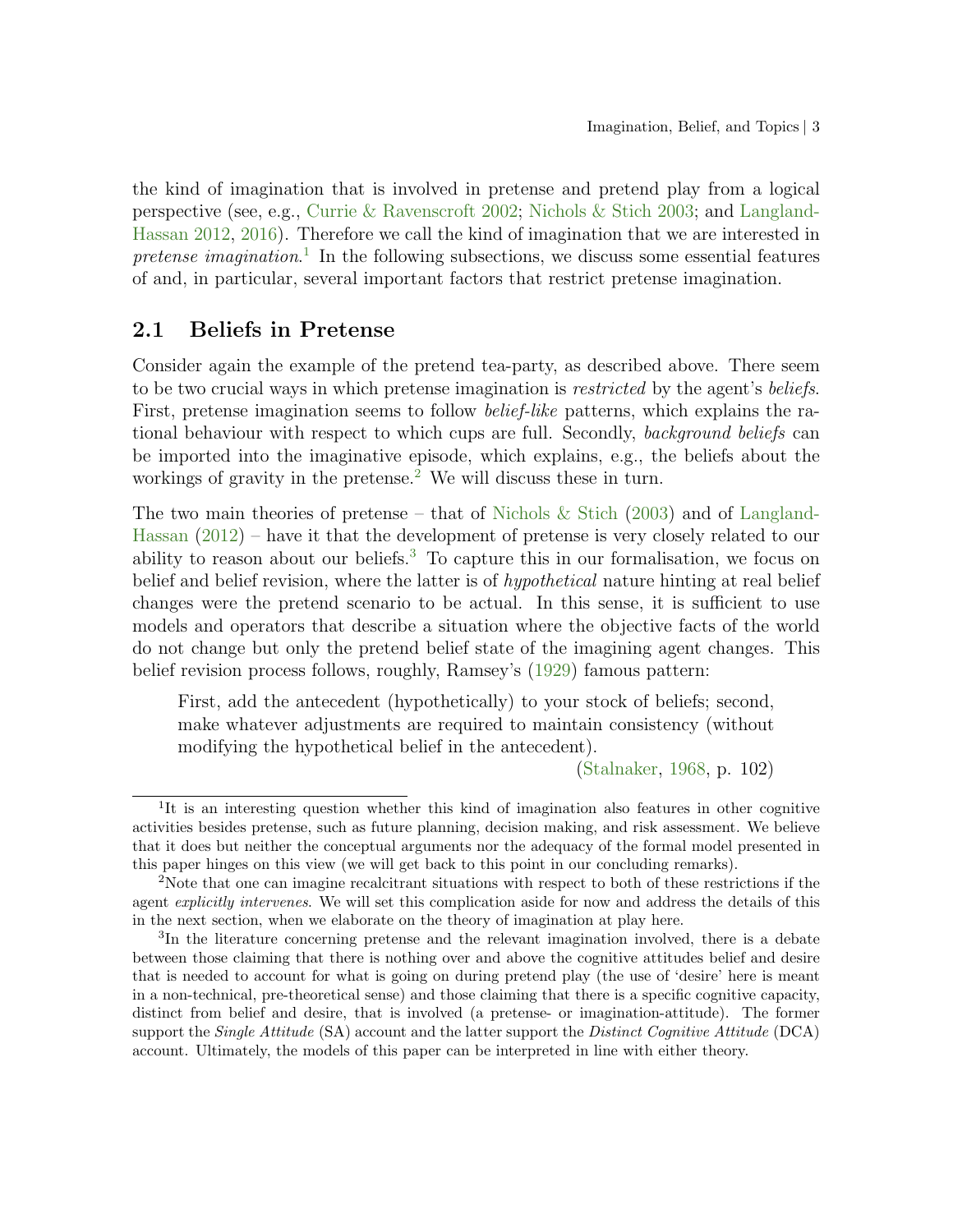4 | Imagination, Belief, and Topics

The second important factor that restricts pretense imagination is the agent's background beliefs about the actual world. As Williamson notes, "[o]ne's imagination should not be completely independent of one's knowledge of what the world is like" [\(2016,](#page-32-1) p. 114). For example, in the tea-party pretense scenario, the participants continue the pretense imagining that tea falls downwards as opposed to upwards because they import their background beliefs about gravitational forces – that unsupported objects fall towards the centre of the Earth – into the pretense. We will use the phrase 'taking on board' to refer to those beliefs that the agent incorporates into the pretense and uses to further the pretend scenario. The agent takes on board, in the imagination, that when full cups are turned upside down their contents fall down. However, why is it that some other background beliefs, for example that Paris is the capital of France, are not taken on board?

We argue that one of the reasons why the agent does not imagine Paris being the capital of France in the tea-party situation is simply that this is off-topic and irrelevant to the pretend tea-party. This suggests a natural way to separate the background beliefs that can be taken on board in the pretense from the ones that are not: we select the relevant background beliefs to import into pretense based on what they are about, in other words, based on their topics (cf. [Berto](#page-29-0) [2018,](#page-29-0) [2021\)](#page-29-1). We will briefly discuss the theory of topicality, as this will be the second component – next to belief revision – that will feature heavily in our formal framework.

# <span id="page-3-0"></span>2.2 Aboutness: topicality

In a series of work, [Berto](#page-29-0) [\(2018,](#page-29-0) [2021\)](#page-29-1); [Berto & Hawke](#page-29-3) [\(2018\)](#page-29-3); and [Hawke](#page-30-3) [\(2018\)](#page-30-3) have developed a general theory of *topic-sensitive* propositional content, which they have applied, in epistemic contexts, to address the problems of logical omniscience (cf. [Hawke et al.](#page-30-4) [2020;](#page-30-4) Ozgün & Berto [2020\)](#page-31-6). We briefly recap the main components of their proposal and refer to the aforementioned sources for a more detailed presentation.

Within pretense imagination, we focus only on *propositional* imagination: imagining that such and such is the case. Imagination, as a mental attitude towards propositions, thus ranges over propositional contents that are generally taken to be sets of possible worlds. However, treating propositional content this way leads to too crude an identification of propositions, which causes serious idealisation problems – such as the problems of logical omniscience – for formal representations of mental attitudes. Here is an example. Since 'Extremally disconnectedness is not a hereditary property of topological spaces' and 'Jane is a logician or she is not a logician' are true at exactly the same possible worlds (namely, all), they are treated to represent the same proposition. However, they obviously do not say the same thing as they differ in topic: the latter is about Jane, Jane's profession etc., whereas only the former is about, e.g., extremally dis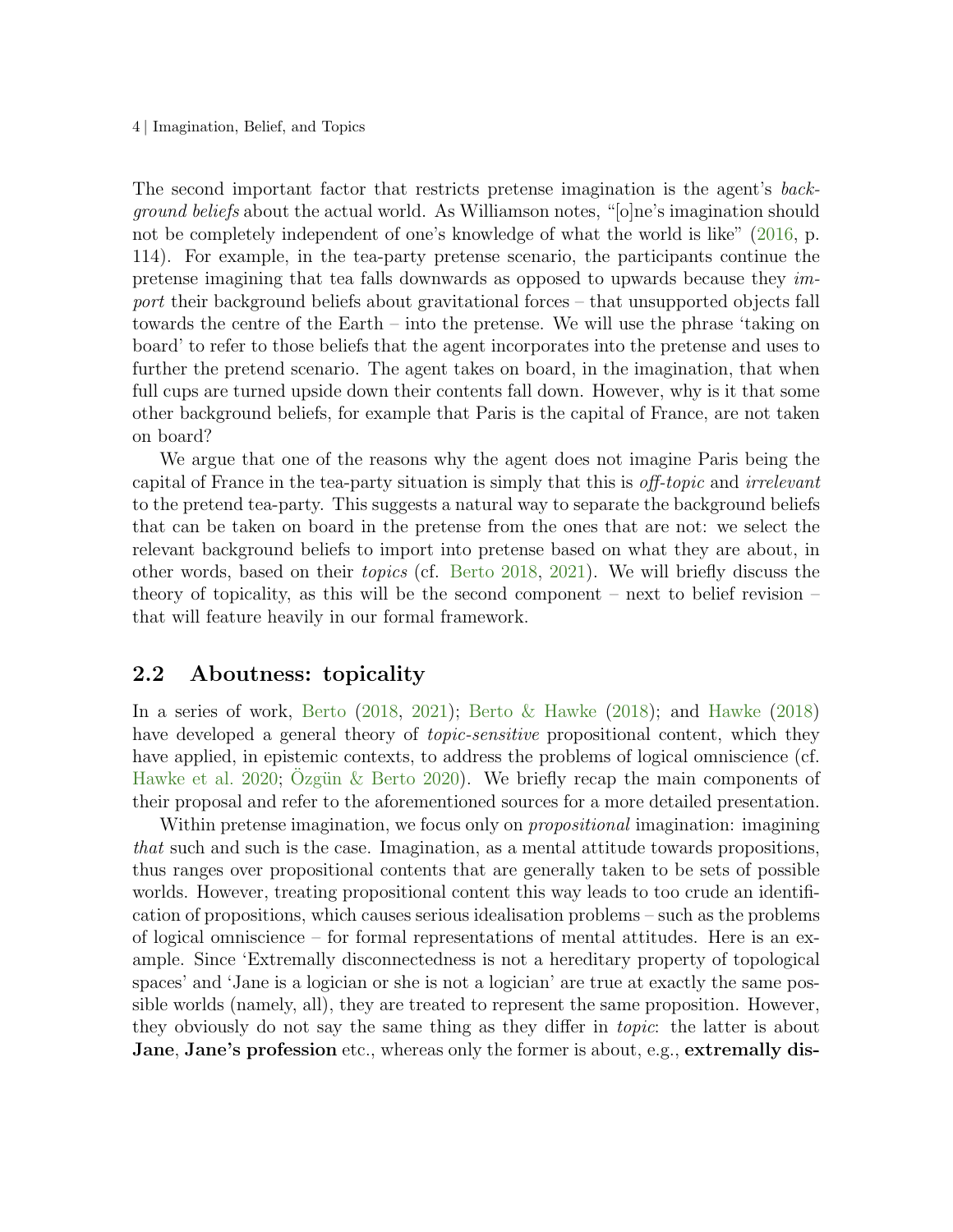connectedness, hereditary properties, topology, but not about Jane. One can grasp facts about Jane without having even heard of what a topology is. Therefore, arguably, we can imagine, believe, or know the latter without imagining, believing, or knowing the former and vice versa. While it is difficult, if at all possible, to capture this by using only the standard possible worlds semantics and Hintikka's [\(1962\)](#page-30-5) way of modelling (propositional) mental attitudes as quantification over possible worlds, supplementing the standard possible worlds semantics with an account of *aboutness* – "the relation that meaningful items bear to whatever it is that they are on or of or that they address or concern" [\(Yablo,](#page-32-2) [2014,](#page-32-2) p. 1) – solves the problem to a great extent (cf. [Berto](#page-29-0) [2018,](#page-29-0) [2021;](#page-29-1) [Berto & Hawke](#page-29-3) [2018\)](#page-29-3).<sup>[4](#page-4-0)</sup> The content of an interpreted sentence then becomes a pair of its intension and topic. Thus, in particular, imagining a proposition requires also knowing what it is about, i.e., having grasped its topic.

It is common consensus in theories of partial content that truth functional logical connectives do not add anything to the topic of a sentence, that is, they are topictransparent (cf. [Fine](#page-30-6) [1986,](#page-30-6) [2016;](#page-30-7) [Hawke](#page-30-3) [2018\)](#page-30-3). Whatever is on topic with 'Jane is a logician' is also on topic with 'Jane is *not* a logician' and *vice versa*. They are about exactly the same things, e.g., Jane and Jane's profession. Similarly, the topic of 'Jane is a logician and Kate is a philosopher' is the same as 'Jane is a logician or Kate is a philosopher'. It is a fusion of the topic of 'Jane is a logician' and 'Kate is a philosopher'. The topic of 'Kate is a philosopher' is part of the topic of 'Jane is a logician and/or Kate is a philosopher'. That is, topics can be fused together and include other topics as their proper parts. They stand in a mereological relation. All of this will be reflected in the formal models in Section [5.](#page-19-0)

### <span id="page-4-1"></span>Overall Topics

[Berto](#page-29-0) [\(2018,](#page-29-0) [2021\)](#page-29-1) presents a formalisation of propositional imagination that incorporates a topicality component that represents the topic-sensitivity of (propositional) mental states. While his logics of imagination successfully employ (conditional) modal operators that can discern logically and necessarily equivalent propositions, they fall short of representing the overall topic of an imaginative episode, an important factor affecting the development of pretense imagination. To see what we mean by 'overall topic' and how this affects the imagination, consider the following two situations:

#### Context A:

You are flying to Australia the day after tomorrow to take a well-deserved holiday. That evening, when watching the news, you find out that it is likely

<span id="page-4-0"></span><sup>4</sup>Some problems remain open, one of which we raise below and aim to address in our model.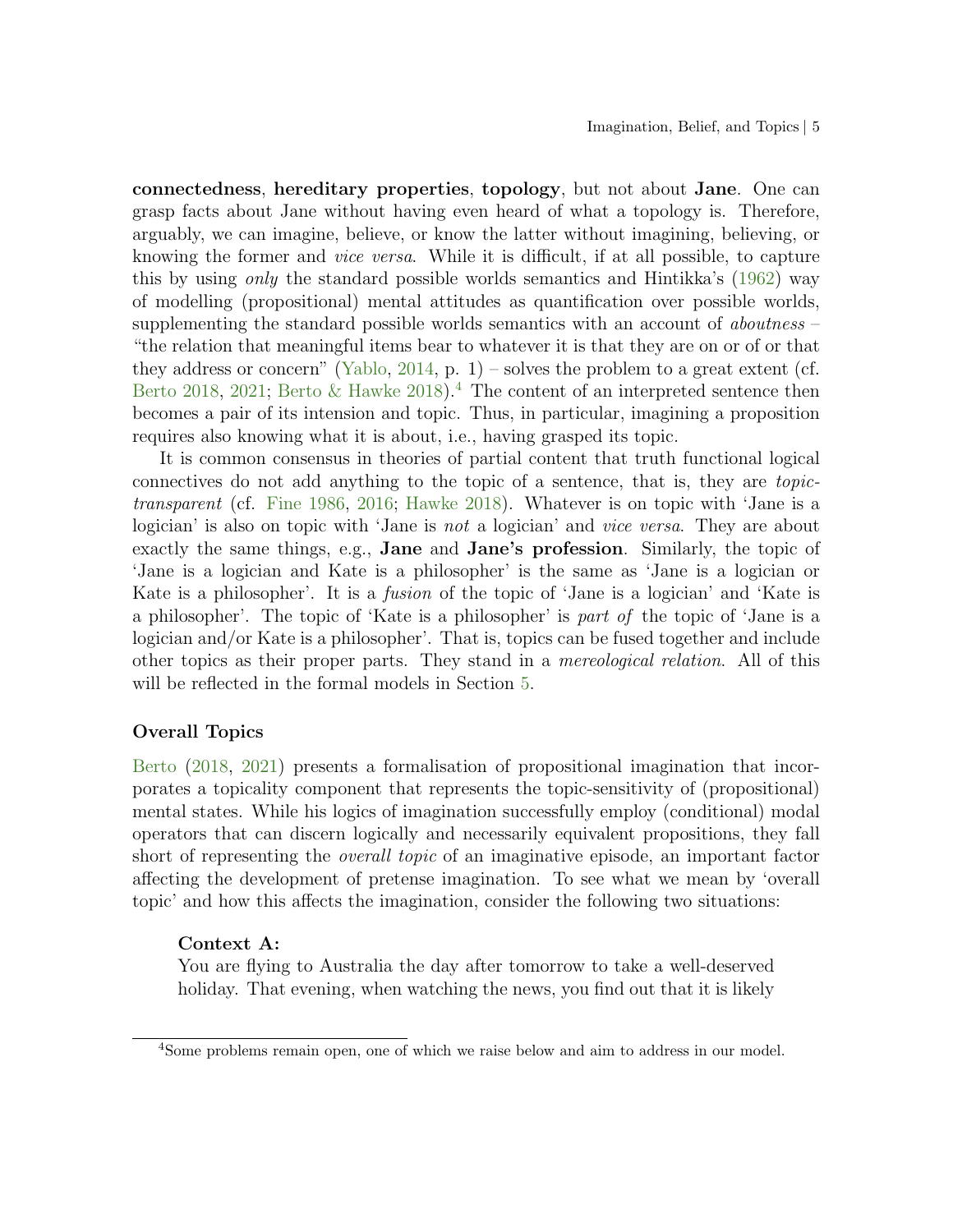6 | Imagination, Belief, and Topics

that there will be a tornado in Indonesia and that nothing else is known at this point. You wonder whether the tornado might affect your flight.

#### Context B:

You have a friend living in Singapore, who lives right by the coast. That evening, when watching the news, you find out that it is likely that there will be a tornado in Indonesia and that nothing else is known at this point. You wonder whether this might affect your friend.

In order to help you evaluate the effects of the tornado in each case, you engage in an imaginative exercise.<sup>[5](#page-5-0)</sup> In particular, in both cases, you use the following explicit input

<span id="page-5-1"></span>(1) There is a tornado in Indonesia,

and start the imaginative process to determine the effects thereof. As Context A involves holiday planning and Context B is concerned with your friend living close to a tornado zone in Indonesia, the imaginings resulting from [\(1\)](#page-5-1) could be different in Context A and Context B. For example, imagining 'Booking a flight through the US rather than Indonesia is safer' seems to be *off-topic* in **Context B**, whereas it is on-topic in Context A.

The above example is no exception, so a formal model of imagination should be able to account for the fact that different contexts – based on the exact same explicit input and background beliefs – might give rise to different imaginative episodes solely due to their distinct overall topics. Berto's [\(2018,](#page-29-0) [2021\)](#page-29-1) logics of imagination, however, are unable to do so, as these logics only focus on the relationship between the topics of particular input/output propositions and overlook the idea that there might be overall topics to exercises of imagination.<sup>[6](#page-5-2)</sup> We suggest a way forward by not only focusing on the topic of the particular propositions involved, but also adding, what we will call, an overall topic to our model of pretense imagination.<sup>[7](#page-5-3)</sup>

<span id="page-5-0"></span><sup>&</sup>lt;sup>5</sup>In both scenarios it is stipulated that a tornado is highly probable but not absolutely certain. This is to make sure that the cognitive exercise at play here is pretense imagination and not mere belief revision, as the agent might not actually believe that there will be a tornado. We thank an anonymous reviewer for pointing this out.

<span id="page-5-2"></span><sup>6</sup>This is inspired by an objection raised against Berto's work by Timothy Williamson when the former presented some of his work at the 'Philosophy of Imagination' conference at the Ruhr Universität Bochum in March 2018.

<span id="page-5-3"></span><sup>7</sup>The particular form of our models is not essential to this enrichment. The same solution could also be implemented in Berto's [\(2018,](#page-29-0) [2021\)](#page-29-1) models of imagination.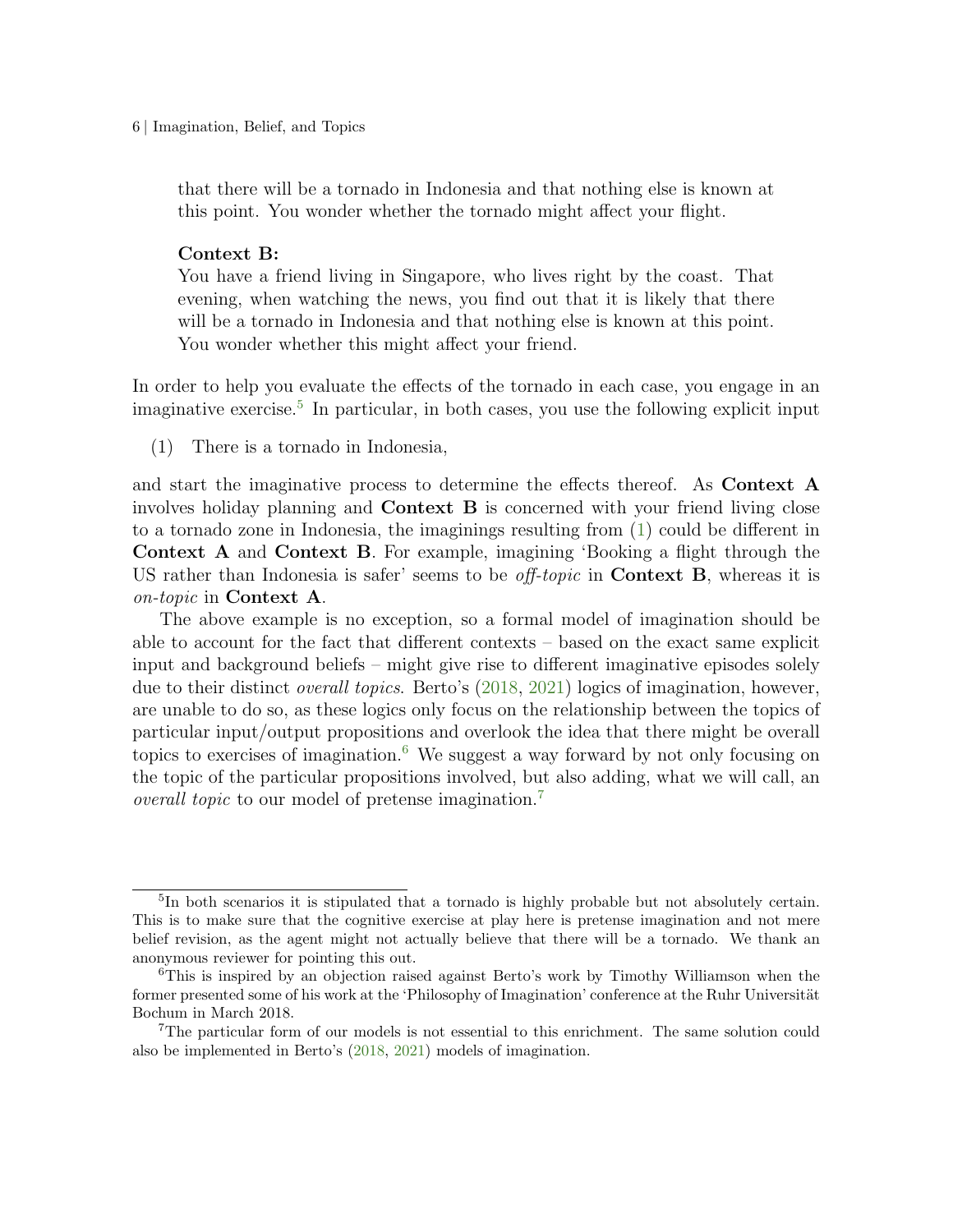# <span id="page-6-2"></span>3 Pretense Imagination

By now we have described two important factors that restrict pretense imagination: belief and topicality. However, we have not yet discussed *what* pretense imagination is, how it functions, and what its crucial features are. We will do so in this section. In pretense imagination, for example in the tea-party example above, the entire episode is made up out of a number of (temporally) shorter instances: the pretending that the cup is being turned upside-down, that the tea is being poured, et cetera. These are all 'part' of the entire tea-party pretense. It seems obvious that some of these are explicitly 'intended' by the agent, while others, e.g., that the tea falls to the floor after the cup being held upside-down, develop without any intentions from the agent. Also, it seems that pretense is full of choices from the agents that might go beyond what usually happens at a tea-party; the agent might, for example, imagine a butler coming in to join the party.<sup>[8](#page-6-0)</sup> We discuss these features in turn.<sup>[9](#page-6-1)</sup>

### Explicit Input

We consider an *imaginative episode* – e.g., the pretend tea-party – as a sequence of individual *imaginative stages – e.g.*, pouring the tea; keeping the cup upside down, et cetera. Such an imaginative episode always starts with a particular input, which [Langland-Hassan](#page-31-2) [\(2016,](#page-31-2) pp. 65-67) argues to be an *intention* of the agent. The intention that starts the imaginative episode consists of two parts. On the one hand, the intention provides the proposition that starts the imaginative episode. This is the proposition that makes up the first stage in the sequence of imaginative stages. On the other hand, the intention seems to play a role in demarcating what the imaginative episode (as a whole) is about. We use the term input proposition to refer to the former and *overall topic* to refer to the latter in order to keep these two components clearly separated. An input proposition and overall topic together form the explicit input of an imaginative episode.

### Internal Development

Given an explicit input, the imaginative episode unfolds. In the case of the pretend tea-party, the development of this kind of imagination seems to follow a pattern that

<span id="page-6-0"></span><sup>&</sup>lt;sup>8</sup>See Nichols  $\&$  Stich [\(2003,](#page-31-0) pp. 23-24) for empirical evidence that people do make such choices in pretense.

<span id="page-6-1"></span><sup>&</sup>lt;sup>9</sup>Though most of what is said here is taken from the work of [Langland-Hassan](#page-31-1) [\(2012,](#page-31-1) [2016\)](#page-31-2), the resulting general picture (and thus our model thereof) captures most theories of pretense (e.g., that of [Currie & Ravenscroft](#page-30-0) [2002](#page-30-0) and [Nichols & Stich](#page-31-0) [2003\)](#page-31-0) and is compatible with particular theories of imagination (e.g., that of [Byrne](#page-30-1) [2005;](#page-30-1) [Williamson](#page-32-0) [2007,](#page-32-0) and [Berto](#page-29-1) [2021\)](#page-29-1).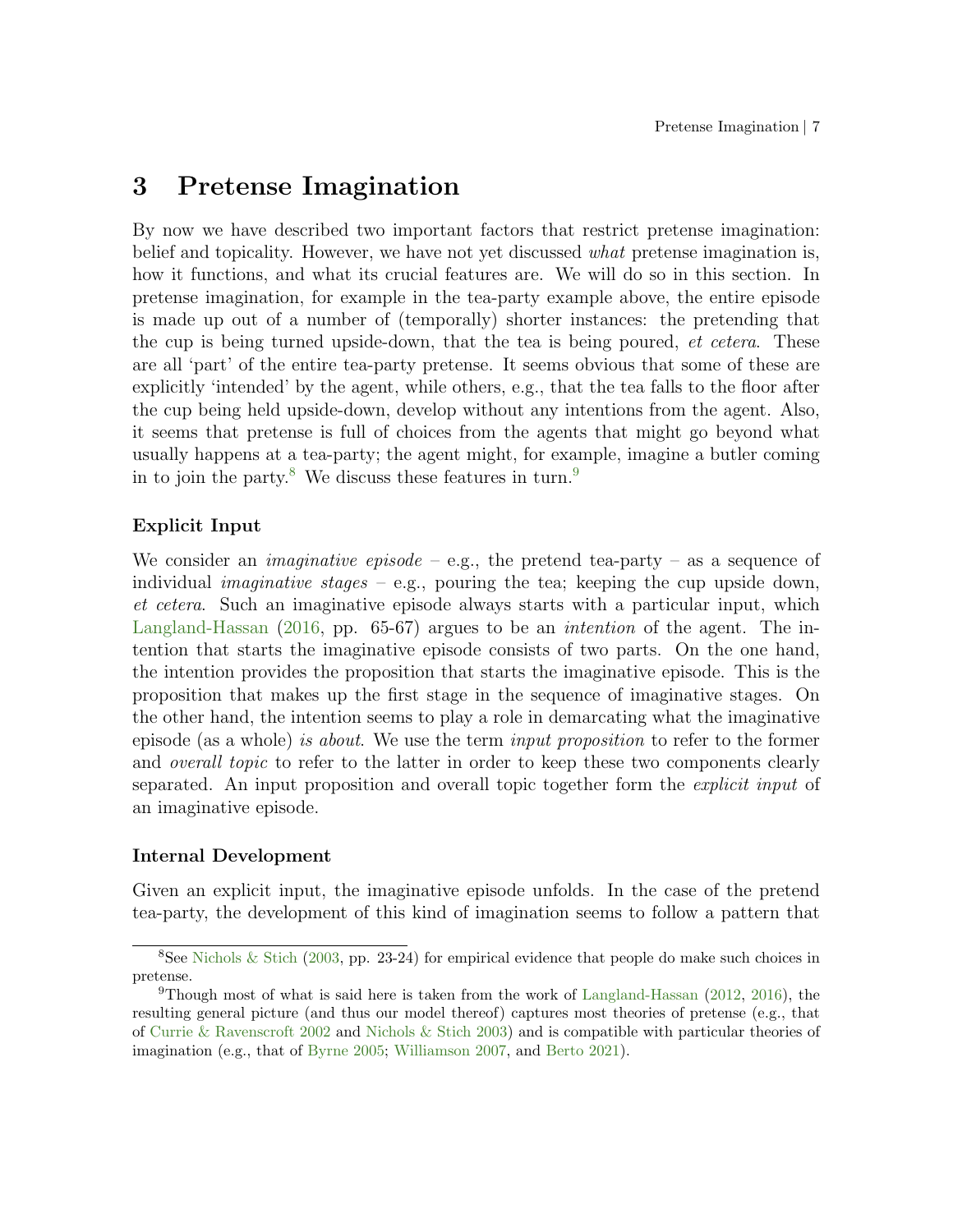#### 8 | Pretense Imagination

is very similar to that of rational belief revision. As Langland-Hassan puts it: "imagination [...] has its own norms, logic, or algorithm that shapes the sequence of  $i_x$ after the initiation of an imagining by a top-down intention" [\(Langland-Hassan,](#page-31-2) [2016,](#page-31-2) p. 67). The development of the imaginative episode is governed by the very same mechanisms that guide the inferences we make in rational belief updates (cf. [Byrne](#page-30-1) [2005;](#page-30-1) [Williamson](#page-32-0) [2007;](#page-32-0) [Langland-Hassan](#page-31-2) [2016;](#page-31-2) [Williamson](#page-32-1) [2016;](#page-32-1) [Berto](#page-29-1) [2021\)](#page-29-1). We call this kind of development the internal development of the imaginative episode. In terms of the tea-party example, this development leads to the agent automatically imagining that the tea falls towards the ground when the cup is turned upside down. This nicely allows us to explain some of the features of imagination relating to the reality-oriented development of pretense. Moreover, the involuntariness of the internal development explains the non-arbitrary nature of imagination: we are not free to imagine whatever we want given a certain input and topic (cf. [Byrne](#page-30-1) [2005;](#page-30-1) [Kind](#page-30-8) [2016;](#page-30-8) [Williamson](#page-32-1) [2016\)](#page-32-1).

### Cyclical Interventions

Pretense imagination is generally thought to be extremely flexible, playing an important role in "guiding creative endeavours" of agents [\(Langland-Hassan,](#page-31-2) [2016,](#page-31-2) p. 72). Relatedly, "there is much to be said," Langland-Hassan points out, "for the idea that imagination allows us to audition a *variety* of ways things might go, in order to choose a best course of action" (ibid., original emphasis). In order to explain this flexibility of pretense imagination, we need more than only the internal development, since, given an input  $p$  in a situation  $s$ , we would expect the internal development to always lead to the same outcome, namely whatever the result of a belief revision with  $p$  in  $s$  is. This way, we could never test the variety of options given  $p$  in s through imagination, nor account for its flexibility.

These variations might occur because agents actively intervene into the imaginative episode. They add additional content forcefully (in that it does not necessarily follow from the previous imaginative stage) and this content can go beyond what the agent otherwise would have imagined. So, when testing the variety of potential outcomes given  $p$  in  $s$ , the agent actively intervenes somewhere in the imaginative episode with additional contents (e.g.,  $q_1$ ,  $q_2$ , etc.).<sup>[10](#page-7-0)</sup>

<span id="page-7-0"></span><sup>10</sup>For those who worry about phenomenology of an imaginative episode and the lack of 'active choice' that seems to be involved, note that most of this intervening happens sub- or unconsciously. "What we might pre-theoretically think of as a single imaginative episode could in fact involve many such top-down 'interventions.' These interventions would allow for the overall imagining to proceed in ways that stray from what would be generated if one never so intervened" [\(Langland-Hassan,](#page-31-2) [2016,](#page-31-2) pp. 74-75).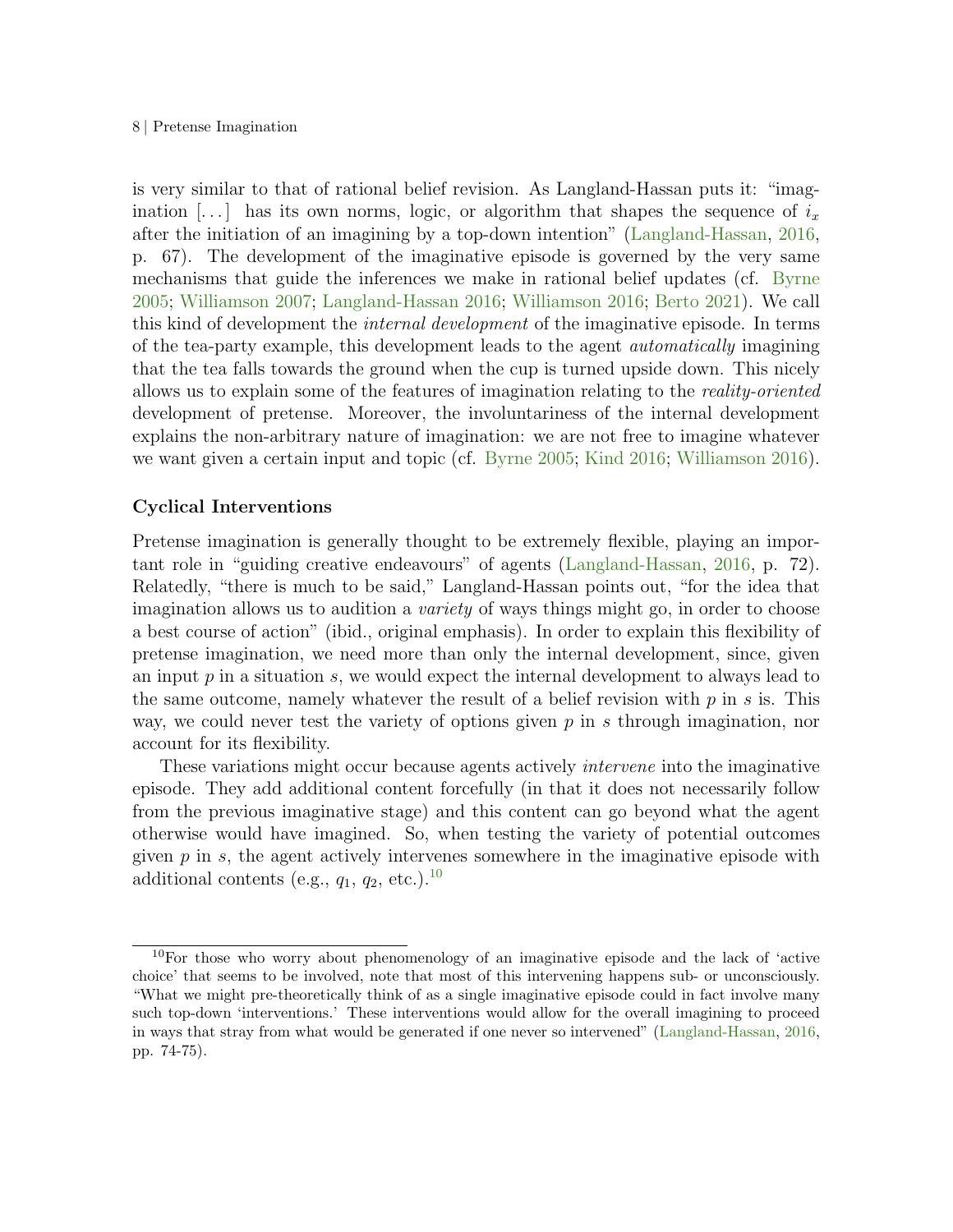# 3.1 Essential Features of Pretense Imagination

From this discussion, toward a more systematic approach, we distil the following central features of a theory of pretense (all of which are present in most work on pretense and imagination, e.g., [Nichols & Stich,](#page-31-0) [2003;](#page-31-0) [Langland-Hassan,](#page-31-1) [2012,](#page-31-1) [2016;](#page-31-2) [Berto,](#page-29-1) [2021\)](#page-29-1). We intend to capture all of these in our formal framework.<sup>[11](#page-8-0)</sup>

- **PI:** The imagination involved in pretense is strictly *propositional imagination*. That is, imagining that such and so is the case (as opposed to, e.g., sensory or objectual imagination; see [Langland-Hassan,](#page-31-2) [2016;](#page-31-2) [Balcerak Jackson,](#page-29-4) [2018\)](#page-29-4).[12](#page-8-1)
- ESP: The pretense always has an explicit starting point. This can either be in the form of an explicit external input ('Let's imagine that. . . ') or activated by something that caught the imaginer's attention (e.g., looking at an airplane might start off an imaginative episode where one pretends to be able to fly) (cf. [Langland-Hassan](#page-31-2) [2016\)](#page-31-2).
- QU: A crucial feature is, what has been called, quarantining. Pretense does not interfere with one's actual beliefs. One can pretend that  $p$  is the case irrespective of whether they believe that p or not (cf. Nichols  $\&$  Stich [2003;](#page-31-0) [Langland-Hassan](#page-31-1) [2012\)](#page-31-1).
- CHO: "[P]retence is full of choices that are not dictated by the pretence premise, or by the scripts and background knowledge that the pretender brings to the pretence episode [...] these choices typically get made quite effortlessly" (Nichols  $\&$ [Stich,](#page-31-0) [2003,](#page-31-0) p. 35).
- **RAT:** Within the pretense, the agent reasons/behaves *rationally*; pretense seems to follow a 'belief-like' inference pattern (cf. [Nichols & Stich](#page-31-0) [2003;](#page-31-0) [Langland-](#page-31-1)[Hassan](#page-31-1) [2012,](#page-31-1) [2016\)](#page-31-2). That is, the agent responds to information in the pretense in a way very similar to how they would respond if the information were actual.
- ROI: Pretense involves a form of reality-oriented imagination. The imagination involved in pretense is the kind that is, in a sense, restricted by (known) causal laws and that is the same as the imagination that is used to evaluate certain

<span id="page-8-0"></span><sup>&</sup>lt;sup>11</sup>'Pretense' is usually used to denote the imaginative episode in combination with the appropriate physical actions. So, in the case of the tea-party, when one moves their arm in the motion as if sipping tea from an empty cut, this is part of (and often the defining part of) the pretense episode. However, for our purposes, we ignore this part and only focus on the imagination that is involved in such pretense.

<span id="page-8-1"></span><sup>&</sup>lt;sup>12</sup>This is not to say that there is no imagery involved in pretense, what we mean is that the kind of imagination that allows us to explain the pretense behaviour is propositional imagination.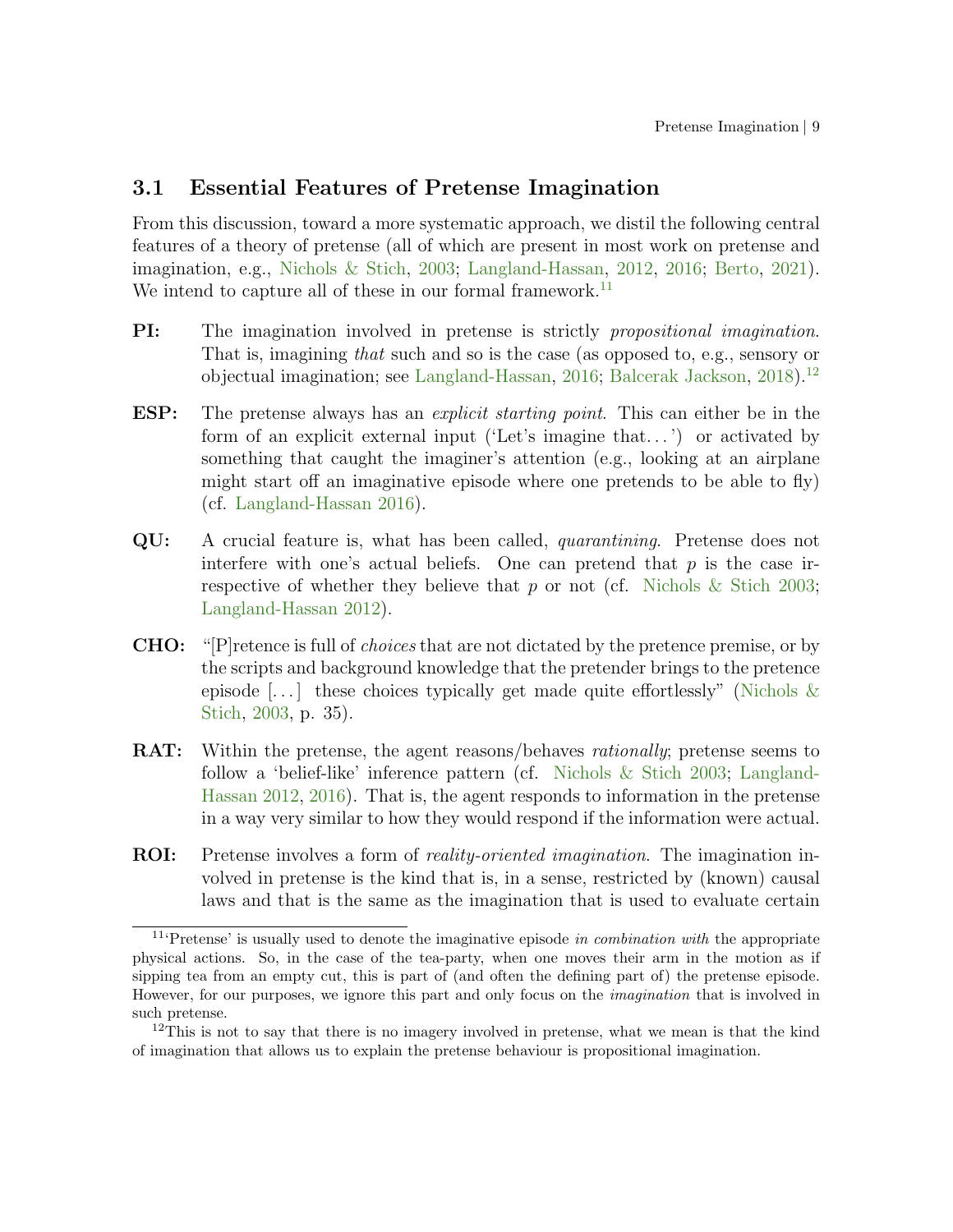10 | The Logical Development of Pretense

conditionals (e.g., 'what would happen if. . . ') (cf. [Byrne](#page-30-1) [2005;](#page-30-1) [Williamson](#page-32-0) [2007;](#page-32-0) [Kind](#page-30-8) [2016\)](#page-30-8).[13](#page-9-1)

In the next section, we take a first step towards a full-blown formal model of the logical development of pretense imagination.

# <span id="page-9-0"></span>4 The Logical Development of Pretense

We propose a formal model of pretense imagination from which we can read off sequences of individual imaginative stages, denoted by  $(i_1, \ldots, i_n)$ , that form imaginative episodes,  $\mathcal{I}$ . As the pretense imagination follows 'belief-like' inference patterns and develops in stages, we use a variant of branching-time belief revision models introduced by [Bonanno](#page-29-5) [\(2007\)](#page-29-5). These models "provide a way of modeling the evolution of an agent's beliefs over time in response to informational inputs" [\(Bonanno,](#page-29-6) [2012,](#page-29-6) p. 206). In our framework, the imagined propositions play the role of 'informational inputs' and a simulated belief revision function characterises the way the agent changes their beliefs in pretense (called *simulated beliefs*) in light of a new input. We then, in Section [5,](#page-19-0) enrich these structures with a topicality component, following [Berto](#page-29-0) [\(2018,](#page-29-0) [2021\)](#page-29-1), in order to render the imagining agent in question non-omniscient with respect to what they believe and imagine.

# <span id="page-9-2"></span>4.1 Syntax and (idealised) Semantics

Let Prop =  $\{p_1, p_2, ...\}$  be a countable set of propositional variables and  $\mathcal L$  be the language of classical propositional logic defined on Prop. The language  $\mathcal{L}_{\text{BI}}$  of the logic of belief and imagination is then defined by the grammar:

$$
\varphi := p_i \mid \neg \varphi \mid (\varphi \land \varphi) \mid B \otimes \psi \mid B \psi \mid I \psi
$$

where  $p_i \in \textsf{Prop}$  and  $\psi \in \mathcal{L}$ . We often use  $p, q, r, \dots$  for propositional variables. We will follow the usual rules for the elimination of the parentheses. We employ  $\vee, \rightarrow, \leftrightarrow$ as the usual abbreviations as follows:  $\varphi \vee \psi := \neg(\neg \varphi \wedge \neg \psi), \varphi \rightarrow \psi := \neg \varphi \vee \psi$ , and  $\varphi \leftrightarrow \psi := (\varphi \rightarrow \psi) \land (\psi \rightarrow \varphi)$ . We define  $\top$  as  $p \lor \neg p$  for any  $p \in \text{Prop}$ , and  $\bot := \neg \top$ .

<span id="page-9-1"></span><sup>&</sup>lt;sup>13</sup>There is a very interesting and intricate relationship between ROI and RAT. For our purposes, focusing on 'tea-party-like' examples of pretense imagination, the distinction is relatively intuitive. However, when one considers cases of pretense imagination involving more 'exotic' cases (e.g., 'imagine there is a monster under the bed' or 'imagine that I am Luke Skywalker') more needs to be said. We thank an anonymous reviewer for pressing us on this issue. We will return to it in the conclusion of this paper.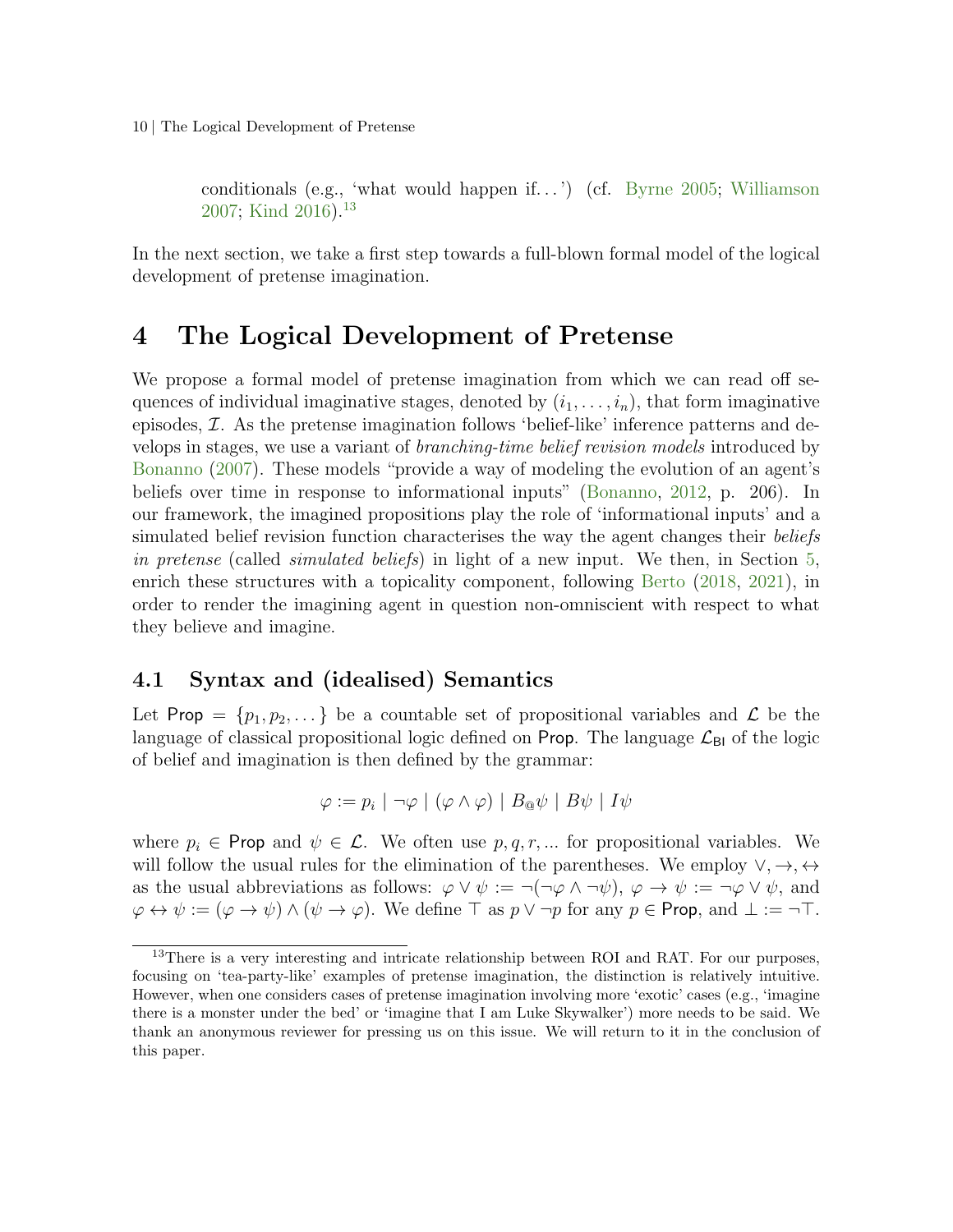We read ' $B_{\mathcal{Q}}\psi$ ' as 'the agent actually believes that  $\psi$ '; ' $B\psi$ ' as 'the agent believes in pretense that  $\psi$ ; and ' $I\psi$ ' as 'the agent has imagined that  $\psi$ '. Note that the modalities  $B_{\mathfrak{A}}$ ,  $B$ , and I range only over Booleans. That is, our language of belief and imagination expresses only *first-order* attitudes, in line with both the way the cognitive science and philosophy literature examine imagination (cf. [Currie & Ravenscroft](#page-30-0) [2002;](#page-30-0) [Nichols &](#page-31-0) [Stich](#page-31-0) [2003;](#page-31-0) [Byrne](#page-30-1) [2005;](#page-30-1) [Williamson](#page-32-0) [2007;](#page-32-0) [Langland-Hassan](#page-31-1) [2012,](#page-31-1) [2016\)](#page-31-2) and the way that AGM theory formalises rational belief revision (cf. Alchourrón et al. [1985;](#page-29-7) [Bonanno](#page-29-6) [2012\)](#page-29-6). While  $B_{\mathcal{Q}}$  represents the agent's actual beliefs (outside of pretense, at the initial stage), B refers to the agent's *simulated* beliefs that they come to possess at the stages of an imaginative episode.

We interpret  $\mathcal{L}_{\text{BI}}$  in (a version of) branching-time belief revision models, the first component of which consists of a forward-looking branching-time structure.

#### <span id="page-10-0"></span>DEFINITION 4.1. Next-time Branching Frame

A next-time branching frame is a pair  $(S,\rightarrow)$ , where S is a nonempty set of stages and  $\rightarrowtail$  is a binary relation on S such that for all  $s_1, s_2, s_3 \in S$ ,

- <span id="page-10-1"></span>1. if  $s_1 \rightarrow s_3$  and  $s_2 \rightarrow s_3$ , then  $s_1 = s_2$  (no branching to the past);
- 2. if  $(s_1, \ldots, s_n)$  is a sequence in S such that  $s_i \rightarrow s_{i+1}$  for every  $i = 1, \ldots, n-1$ , then  $s_n \neq s_1 \; (\rightarrowtail \text{ is strictly a next time relation}).$

[Bonanno](#page-29-5) [\(2007\)](#page-29-5) calls the elements of  $S$  'instants' or 'dates', however, we prefer to call them 'stages', as we think of them as imaginative stages in which the agent could be. We read 's  $\rightarrow$  s'' as "s' is an *immediate successor* of s" or "s is the *immediate predecessor* of s'". Every stage has at most a unique immediate predecessor (see Definition [4.1.](#page-10-0)[1\)](#page-10-1), but can have several immediate successors. We work with rooted next-time branching frames in order to explicitly mark the actual belief state of the agent. To define a rooted frame, we let  $\rightarrow$ <sup>+</sup> denote the transitive closure of  $\rightarrow$ . A next-time branching frame  $(S, \rightarrow)$  is rooted if there is  $s_0 \in S$  such that  $s_0 \rightarrow s'$  for all  $s' \in S$  with  $s_0 \neq s'$ . We call such an  $s_0$  the *initial stage*. While the root  $s_0$  represents the agent's actual belief state *before* the imaginative episode has started, its  $\rightarrow$ <sup>+</sup>-successors are the possible imaginative stages the agent can reach via simulated belief revision.

#### <span id="page-10-2"></span>DEFINITION 4.2. Branching-time Belief Revision Model

A branching-time belief revision model (in short, model) is a tuple  $\mathcal{M} = \langle S, \rightarrow, W, \rangle$  $\{\preceq_s\}_{s\in S}, \mu, V$ , where

1. W is a nonempty set of possible worlds;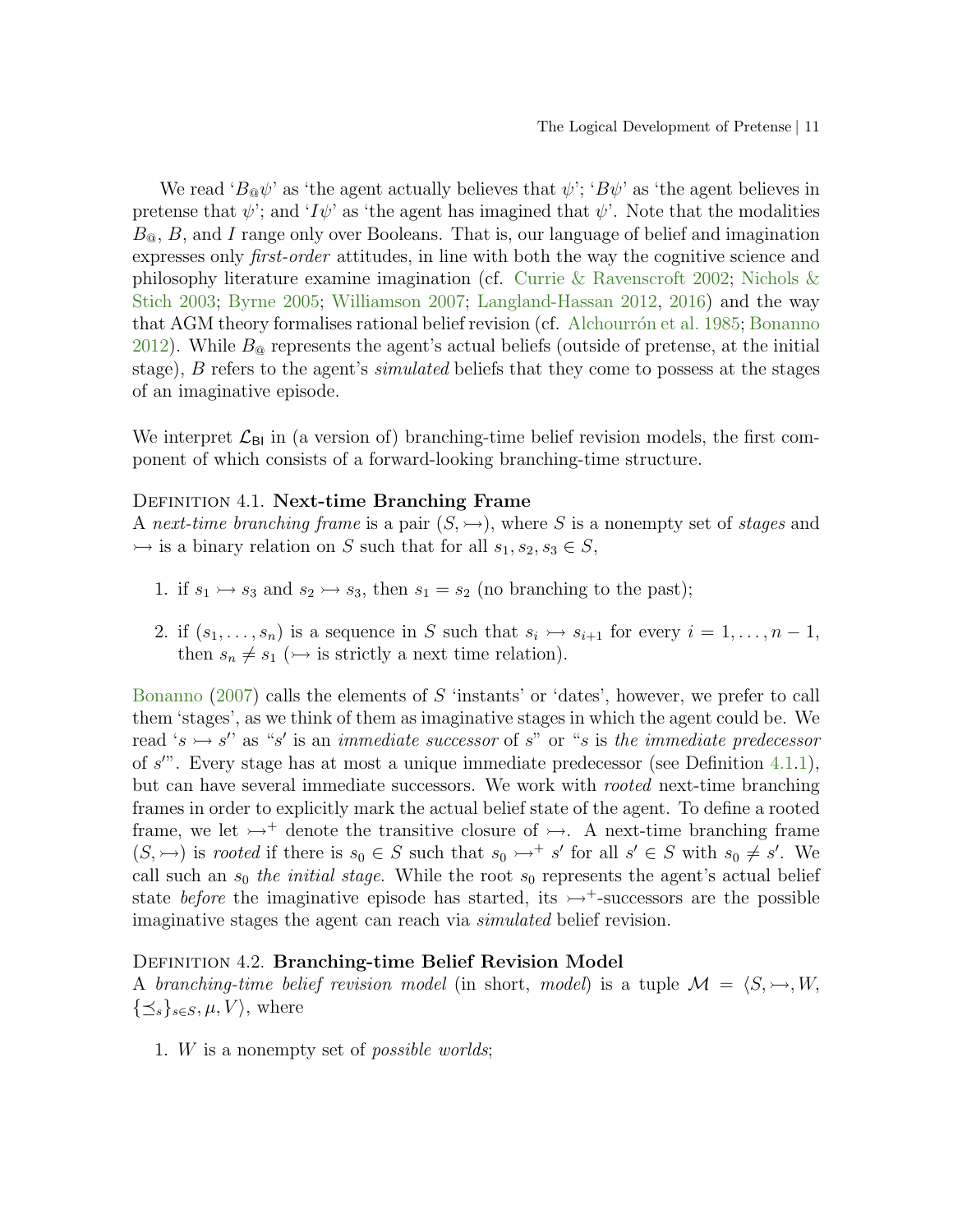- 12 | The Logical Development of Pretense
	- 2.  $\{\preceq_s\}_{s\in S}$  is a set of well-preorders on W, where  $\preceq_s$  denotes the well-preorder assigned to stage s. A well-preorder on  $W$  is a reflexive and transitive binary relation such that every nonempty subset of  $W$  has a minimal element, where the set of minimal elements  $Min_{\leq s}(P)$  for any  $P \subseteq W$  is defined as

$$
Min_{\preceq s}(P) = \{w \in P : w \preceq_s v \text{ for all } v \in P\}^{.14}
$$

<span id="page-11-3"></span>3. Let WPre<sub>W</sub> be the set of all well-preorders on W. Then,  $\mu$ : WPre<sub>W</sub>  $\times$   $\mathcal{O}(W)$   $\rightarrow$ WPre<sub>W</sub> is a *simulated revision function* such that for any  $\prec \in \mathsf{WPre}_W$  and nonempty  $P \subset W$ :

$$
\mu(\preceq, P) = (Q \times W \backslash Q) \cup (\preceq \cap (Q \times Q)) \cup (\preceq \cap (W \backslash Q \times W \backslash Q)),
$$

for some nonempty  $Q \subseteq P$  such that for any  $w, v \in P$  if  $v \in Q$  and  $w \preceq v$ , then  $w \in Q$  (we call such a Q a *downward*  $\preceq$ -closed subset of P). And,  $\mu(\preceq, \emptyset) = \preceq$  $\mu(\preceq, W)$ . We denote  $\mu(\preceq, P)$  simply by  $\preceq^P$ .

- <span id="page-11-2"></span>4.  $(S, \rightarrowtail)$  is a rooted next-time branching frame such that if  $s \rightarrowtail s'$ , then  $\preceq_{s'} = \preceq_s^F$ for some  $P \subseteq W$ .
- 5. V : Prop  $\rightarrow \mathcal{O}(W)$  is a valuation function that maps every propositional variable in Prop to a set of possible worlds.

 $\leq s$  is the plausibility order at stage s and represents the arrangement of worlds to the degree that the agent considers them plausible at s. We read 'w  $\preceq_s v$ ' as 'w is at least as plausible as v at stage s'. We say 'w and v are equally plausible at stage s', denoted by  $w \approx_s v$ , if  $w \preceq_s v$  and  $v \preceq_s w$ . We define strict plausibility, denoted by  $\prec_s$ , in a usual way as w  $\prec_s v$  iff w  $\preceq_s v$  and w  $\not\approx_s v$ . The set  $Min_{\preceq_s}(W)$  forms the set of possible worlds the agent considers most plausible at s and represents the agent's (simulated) belief set at s. Since each  $\preceq_s$  is well-founded, every nonempty subset of W has a minimal element with respect to each  $\preceq_s$  – i.e., for all  $s \in S$  and  $P \subseteq W$  such that  $P \neq \emptyset$ ,  $Min_{\preceq s}(P) \neq \emptyset$ .<sup>[15](#page-11-1)</sup> So, for each  $s \in S$ ,  $(W, \preceq_s, V)$  constitutes a standard plausibility model for belief (cf. [Baltag & Smets](#page-29-8) [2006;](#page-29-8) [van Benthem](#page-31-7) [2007\)](#page-31-7).

<span id="page-11-1"></span><span id="page-11-0"></span><sup>&</sup>lt;sup>14</sup>Every well-preorder  $\preceq_s \subseteq W \times W$  is a total order: either  $w \preceq_s v$  or  $v \preceq_s w$  for all  $w, v \in W$ .

<sup>&</sup>lt;sup>15</sup>This condition guarantees that the agent never believes a blatant contradiction and, in turn, never imagines a blatant contradiction such as ⊥. Note, however, that we think that inconsistent pretence is possible in principle. It is just that the current framework cannot deal with it in a completely satisfactory way. One way to do so, would be to add *impossible* worlds or states to the models (see for example, respectively, [Berto](#page-29-9) [2017;](#page-29-9) [Saint-Germier](#page-31-8) [2021\)](#page-31-8). See below for more about imagining contradictory propositions within a single imaginative episode. Thanks to an anonymous reviewer for urging us to stress this point.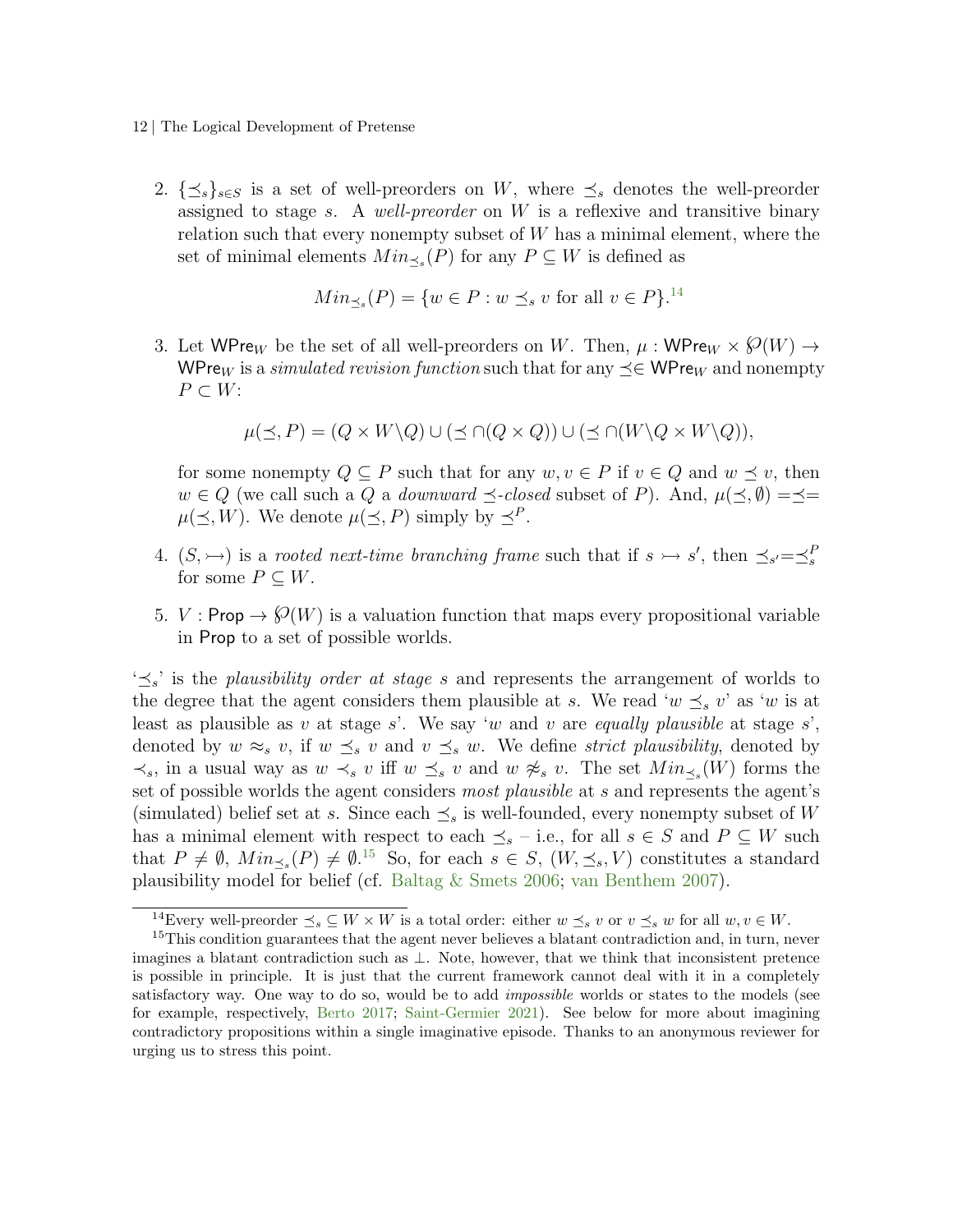A branching-time belief revision model is intended to represent the evolution of an agent's simulated beliefs and imagination over time: the root of the model represents the stage the agent has not yet started the imaginative process and the branches of the model represents the possible ways the agent's imagination *can* develop, following the revision policy described by  $\mu$  (see Definition [4.2.](#page-10-2)[4\)](#page-11-2). We can therefore see the plausibility structure at the *initial stage* as the model that represents the agent's actual belief state and their *pretend* or *simulated belief states* are represented by the further stages in a branching-time belief revision model. (When it is contextually clear which belief state of the agent we refer to, we usually drop the phrases "actual" and "simulated" and say "belief state" only.) We emphasise that the only component of the model that varies from stage to stage is the plausibility ordering and that the valuation of the atoms stays the same throughout the stages of a branching-time structure. This means that our branching-time structures represent simulated belief changes of the imagining agent in a world where the objective facts do not change.

The simulated revision function  $\mu$  represents the agent's belief revision policy that they follow throughout the process of pretense imagination. It takes a plausibility order on  $W$  and a subset  $P$  of  $W$  and returns another plausibility order such that, for some downward  $\prec$ -closed subset Q of P, all Q-worlds become strictly more plausible than all  $W\backslash Q$ -worlds, and the ordering remains the same within the Q and  $W\backslash Q$  zones. Downward closed-ness of  $Q$  in  $P$  guarantees that the most plausible  $P$ -worlds before the revision becomes the most plausible worlds after revision by  $P$ . This corresponds to a more general version of the well-known lexicographic upgrade policy. This level of generality allows us to remain agnostic as to which specific belief revision policy an agent should/can adopt through an imaginative episode, while constraining what is imagined after the first imaginative input by the agent's actual beliefs (as  $\mu(\leq, P)$  copies  $\prec$  to some extent) and some rationality constraints (see (1) and (2) below). To explain the former, one can put conditions on  $Q$  in the definition of  $\mu$  and model agents who revise their beliefs with respect to a specific, fixed belief revision policy throughout the imaginative episode. For example, when  $P = Q$ , belief revision function  $\mu$  corresponds to lexicographic upgrade, which models the belief revision policy of an agent who tends to change their beliefs rather radically, accepting the incoming information without much deliberation. On the other extreme, taking Q to be only the most plausible P-worlds corresponds to a relatively conservative belief revision policy (cf. [Boutilier](#page-29-10) [\(1994\)](#page-29-10)'s minimal revision) that keeps as much of the previous ordering, i.e., of the (simulated or actual) beliefs as possible (cf. [van Benthem](#page-31-7) [2007;](#page-31-7) [van Benthem & Liu](#page-32-3) [2007;](#page-32-3) [Liu](#page-31-9) [2008\)](#page-31-9). To explain the latter, it is easy to see, by the definition of  $\mu$ , that (1)  $\mu(\leq, \emptyset) = \leq$ , (2)  $Min_{\mu(\prec, P)}(W) \subseteq P$  when  $P \neq \emptyset$ . (1) means that the agent does not revise their (actual or simulated) belief state in light of a contradictory input and (2) guarantees that the new order obtained after revision by a consistent proposition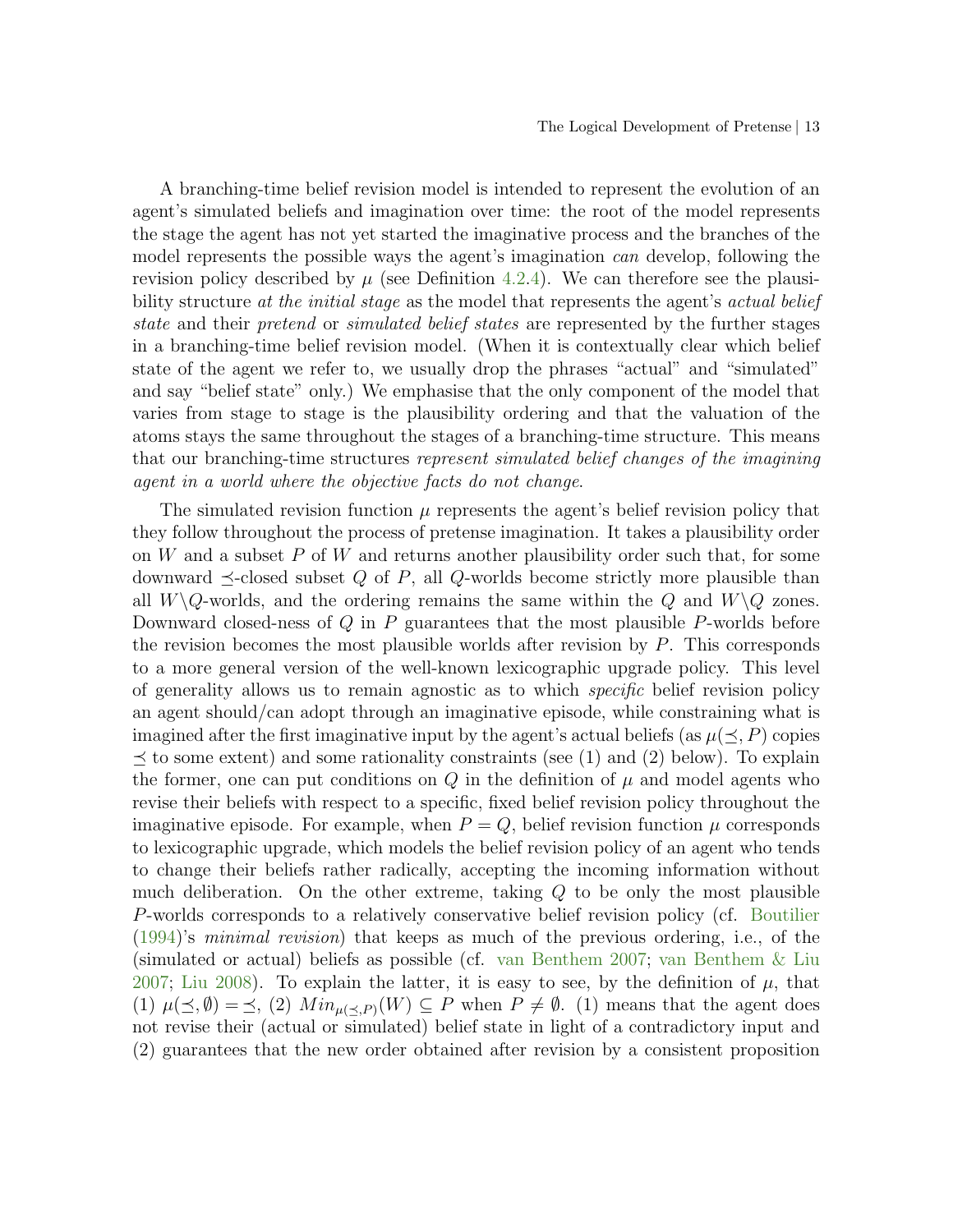#### <span id="page-13-1"></span>14 | The Logical Development of Pretense



Figure 1: An example of a branching-time belief revision model  $\langle S,\rightarrow, W, \{\preceq_s\}_{s\in S}, \mu, V \rangle$ , where  $P_i$  $\subseteq$  W.

P has only P-worlds as most plausible worlds. This corresponds to a restricted version of the Success Postulate of the AGM belief revision theory, which claims that the input proposition is believed after revision. In fact, since the weakest form of  $\mu$  corresponds to minimal revision,  $\mu$  satisfies all eight AGM postulates (see [Boutilier](#page-29-10) [1994,](#page-29-10) Theorem 3.25 and [Boutilier](#page-29-11) [1996,](#page-29-11) Theorem 1).<sup>[16](#page-13-0)</sup> (See Figure [1](#page-13-1) for an illustration of a branching-time belief revision model (where  $\preceq_{ij}$  represents the plausibility ordering at stage  $s_{ij}$ ).)

The kind of imagination that we are interested in can be read off from the actual development of the pretense scenario, represented by a finite sequence of linear stages, called history,  $h = (s_0, s_1, \ldots, s_n)$ , such that  $s_i \rightarrow s_{i+1}, n > 0$ , and  $s_0$  is the root of the underlying next-time branching frame. We call  $s_n$  the *current stage* and  $s_0$  is the *initial* stage. We impose that  $n > 0$  since we are interested in the development of pretense imagination and  $s_0$  represents the agent's actual belief state *before* the imaginative episode has started. History  $h$  thus keeps track of the past stages, but does not tell us anything about the future. Given a branching-time belief revision model  $\mathcal M$  and a history  $h = (s_0, s_1, \ldots, s_n)$ , we will be able to extract the corresponding imaginative episode  $\mathcal{I} = (i_1, \ldots, i_n)$  as described in Section [4.2.](#page-15-0)

We now have the required tools to give the semantics for our language. Formulas of

<span id="page-13-0"></span><sup>&</sup>lt;sup>16</sup>If we eliminate the downward closed-ness condition of  $Q$  in Definition [4.2](#page-10-2)[.3,](#page-11-3) the agent in principle can follow a belief revision policy such that after revision by a consistent proposition  $P$ , some of the initially less plausible  $P$ -worlds become the most plausible ones. In this case  $\mu$  violates the minimality constraints of the classical AGM belief revision theory (AGM3 and AGM7) as well as principles of informational economy under consistent revision (AGM4 and AGM8) (see [Bonanno](#page-29-6) [2012,](#page-29-6) Section 3 for a similar comparison). We leave the investigations of the conceptual underpinnings of different belief revision policies involved in imagination to future work and here adopt the AGM-like policy  $\mu$  as a first pass.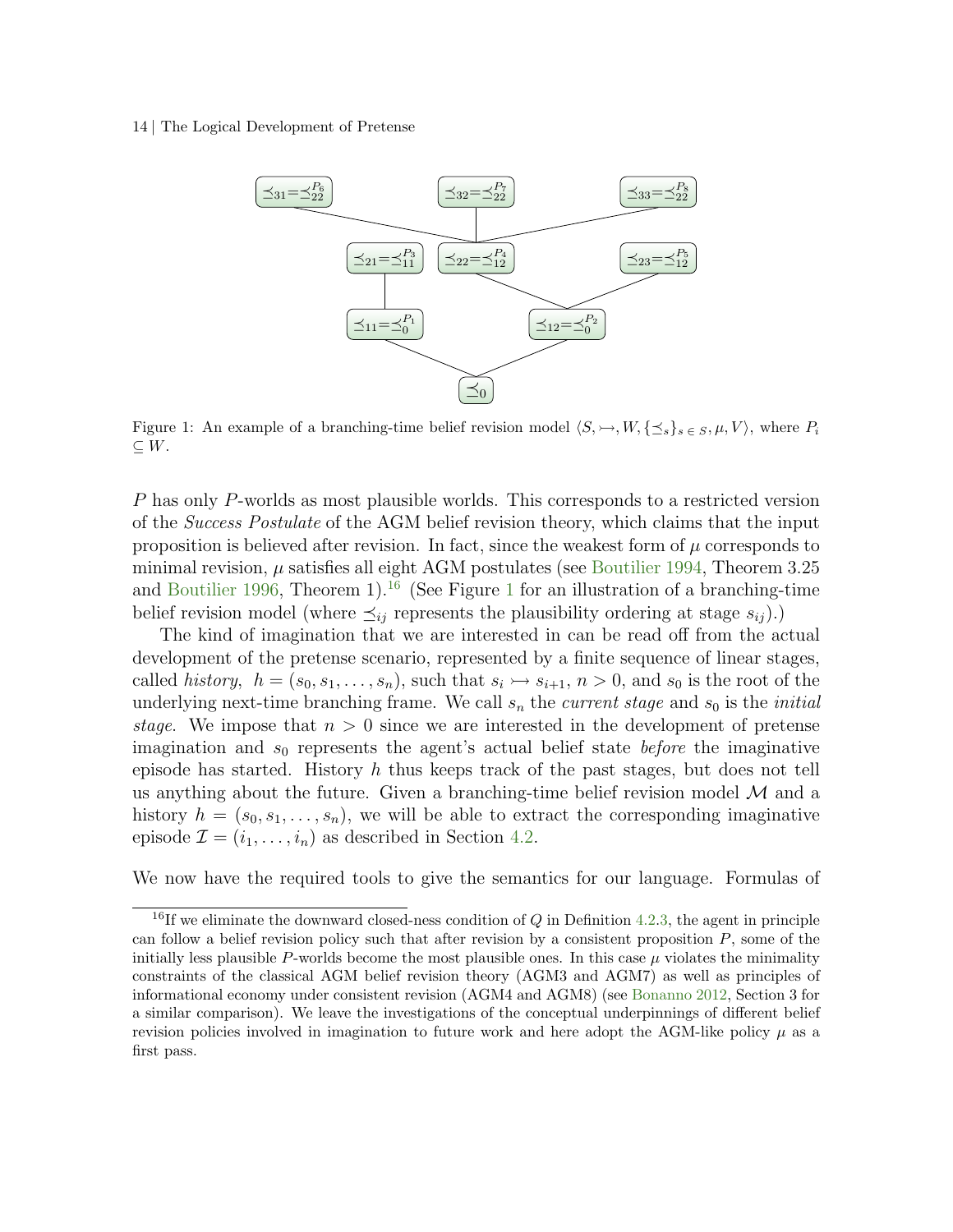$\mathcal{L}_{\text{BI}}$  are evaluated not only with respect to possible worlds, but with respect to worldhistory pairs of the form  $\langle w, h \rangle$ . Thus, the *intension of*  $\varphi$  with respect to h in M is  $|\varphi|_{{\mathcal M}}^h:=\{w\in W:{\mathcal M}, \langle w,h\rangle \Vdash \varphi\}$  (we omit the subscript  ${\mathcal M}$  and superscript h when the model and actual history are clear from the context).

#### <span id="page-14-0"></span>DEFINITION 4.3.  $\mathbb{H}\text{-}\mathbf{Semantics}$  for  $\mathcal{L}_{\mathsf{BI}}$

Given a model  $\mathcal{M} = \langle S, \rightarrow, W, \{\preceq_s\}_{s \in S}, \mu, V \rangle$  and a world-history pair  $\langle w, h \rangle$  such that  $h = (s_0, s_1, \ldots, s_n)$ , the semantics for  $\mathcal{L}_{\text{BI}}$  is defined recursively as follows:

| $\mathcal{M}, \langle w, h \rangle \Vdash p$                     | iff $w \in V(p)$                                                                                                                     |
|------------------------------------------------------------------|--------------------------------------------------------------------------------------------------------------------------------------|
| $\mathcal{M}, \langle w, h \rangle \Vdash \neg \varphi$          | iff not $\mathcal{M}, \langle w, h \rangle \Vdash \varphi$                                                                           |
| $\mathcal{M}, \langle w, h \rangle \Vdash \varphi \wedge \psi$   | iff $\mathcal{M}, \langle w, h \rangle \Vdash \varphi$ and $\mathcal{M}, \langle w, h \rangle \Vdash \psi$                           |
| $\mathcal{M}, \langle w, h \rangle \Vdash B_{\mathbb{Q}}\varphi$ | iff $Min_{\preceq_{s_0}}(W) \subseteq  \varphi _{{\mathcal M}}^h$                                                                    |
| $\mathcal{M}, \langle w, h \rangle \Vdash B\varphi$              | iff $Min_{\preceq_{sn}}(W) \subseteq  \varphi _M^h$                                                                                  |
| $\mathcal{M}, \langle w, h \rangle \Vdash I\varphi$              | iff $\exists k < n(\preceq_{s_{k+1}} = \preceq_{s_k}^{\varphi} \text{ and } \mathcal{M}, \langle w, h[k+1] \rangle \Vdash B\varphi)$ |

where  $\preceq_{s_k}^{\varphi}=\preceq_{s_k}^{|\varphi|^h}$  and  $h[k]=(s_0,\ldots,s_k)$  is the initial segment of h of length  $k+1$ . For any  $\Sigma \subseteq \mathcal{L}_{\text{BI}}$  and  $\varphi \in \mathcal{L}_{\text{BI}}$ ,  $\varphi$  is said to be a *logical consequence* of  $\Sigma$ , denoted by  $\Sigma \models \varphi$ , if for all models  $\mathcal{M} = \langle S, \rightarrow, W, \{\preceq_s\}_{s \in S}, \mu, V \rangle$  and all world-history pairs  $\langle w, h \rangle$  of M: if  $\mathcal{M}, \langle w, h \rangle \Vdash \psi$  for all  $\psi \in \Sigma$ , then  $\mathcal{M}, \langle w, h \rangle \Vdash \varphi$ . For single-premise entailment, we write  $\psi \models \varphi$  for  $\{\psi\} \models \varphi$ . As a special case, *logical validity*,  $\models \varphi$ , truth at all world-history pairs of all models, is  $\emptyset \models \varphi$ , entailment by the empty set of premises.

It is not difficult to see that the truth of Booleans in a given model is time and history independent, that is, their truth values depend only on the actual world.

LEMMA 4.1. For every model  $\mathcal{M} = \langle S, \rightarrow, W, \{\preceq_s\}_{s \in S}, \mu, V \rangle$ , world-history pairs  $\langle w, h_1 \rangle$ and  $\langle w, h_2 \rangle$  in M, and  $\varphi \in \mathcal{L}$ , we have  $|\varphi|_{\mathcal{M}}^{h_1} = |\varphi|_{\mathcal{M}}^{h_2}$ .

*Proof.* The proof is straightforward by subformula induction on  $\varphi$ .

 $\Box$ 

We stress the difference between the modality  $B_{\mathcal{Q}}$  for actual beliefs and the modality B for *pretense* beliefs. The latter represents the *simulated* beliefs of the agent that they come to possess at the current stage of the imaginative episode, after the imaginative process has started. The former, on the other hand, represents the actual beliefs of the agent – i.e., the beliefs of the agent at the initial stage  $s_0$ . Moreover, the truth of sentences involving only the simulated belief modality do not depend on the whole history, but only on the plausibility ordering at the current stage. Similarly, the truth of a sentence involving only  $B_{\odot}$  as its modality depends on the plausibility ordering only at the initial stage, not on the ones at the other stages in a given history.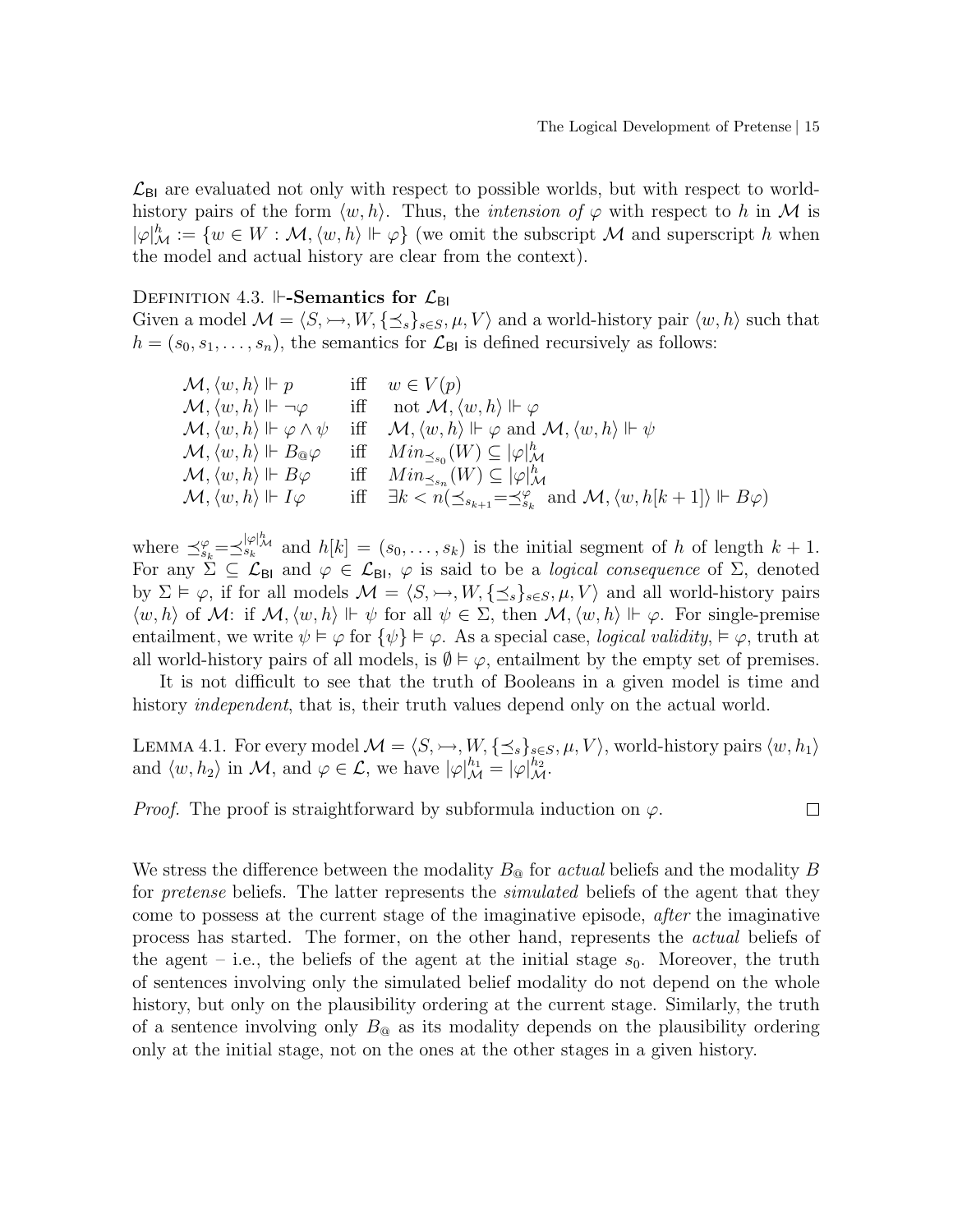16 | The Logical Development of Pretense

Imagination, on the other hand, is dependent on both  $w$  and the whole history  $h$ . According to the proposed semantics, an agent has imagined  $\varphi$  if they have successfully revised their belief state with  $\varphi$  at some earlier stage in the history.<sup>[17](#page-15-1)</sup> In other words, we take what an agent has imagined up to the current stage to be the cumulative collection of propositions by which they have revised their belief state at some stage before the current one. A less terse and more appropriate reading of  $I\varphi$ , then, is that "the agent has taken  $\varphi$  on board at some stage of the imaginative episode". In this sense, the imagination operator  $I$  is a backward looking modality that keeps track of the informational inputs the agent uses through an imaginative episode. Moreover, although the agent never imagines  $\perp$  (see footnote [17\)](#page-15-1), due to the definition of the simulated revision function  $\mu$ , nothing stands in the way of taking  $\varphi$  on board while believing (either actually or in pretense)  $\neg \varphi$ , or taking  $\varphi$  and  $\neg \varphi$  on board in one imaginative episode but at different stages.

# <span id="page-15-0"></span>4.2 Imagination, Axiomatic Properties, and Idealised Imaginers

Recall that [Langland-Hassan](#page-31-2) [\(2016\)](#page-31-2) distinguishes between imaginative stages that follow internally from their predecessors and those that are added through intervention. Our model allows us to capture this distinction very nicely. Given a history  $h = (s_0, \ldots, s_n)$  and  $k > 0$ , we define the kth imaginative stage  $i_k$ , the set of sentences the agent has imagined up to stage k, as

$$
i_k = \{ \varphi \in \mathcal{L} : \langle w, h[k] \rangle \Vdash I\varphi \}.
$$

This way we extract the imaginative stages through the actual history and define the corresponding imaginative episode  $\mathcal{I} = (i_1, \ldots, i_n)$  as a sequence of sets of sentences in  $\mathcal{L}$ . An imaginative episode starts with an input proposition, forming the first imaginative stage  $i_1$ , and then develops into the full imaginative episode. In order to distinguish

<span id="page-15-1"></span><sup>&</sup>lt;sup>17</sup> The agent is said to have *successfully* revised their beliefs by  $\varphi$  at some stage s in the given history if they believe  $\varphi$  in the next stage, after revision by  $\varphi$ . This corresponds to the Success Postulate of the AGM belief revision theory (Alchourrón et al. [1985\)](#page-29-7) and, as  $B$  ranges only over Booleans, our framework is not subject to problems concerning higher-order beliefs such as the Moorean phenomena (cf. [Holliday & Icard](#page-30-9) [2010\)](#page-30-9). Due to the second conjunct in the semantic clause of  $I\varphi$  in Definition [4.3](#page-14-0) (that is,  $\mathcal{M}, \langle w, h[k+1] \rangle \Vdash B\varphi$ ), our imagination operator is always concerned with the so-called successful revisions (for the sake of brevity, we usually drop the phrase "successful"). In fact, as stated above, the simulated revision function  $\mu$  by definition always leads to successful revisions as long as the intension of the new informational input is nonempty. Since  $Min_{\preceq_s}(W) \neq \emptyset$  for all s in every model, both  $\neg B_{\mathcal{Q}}\bot$  and  $\neg B\bot$  are validities with respect to the proposed semantics. This means that the agent never believes (actually or in pretense) nor imagines blatant contradictions (where the latter is guaranteed by the above mentioned component in the semantic clause of  $I\varphi$ .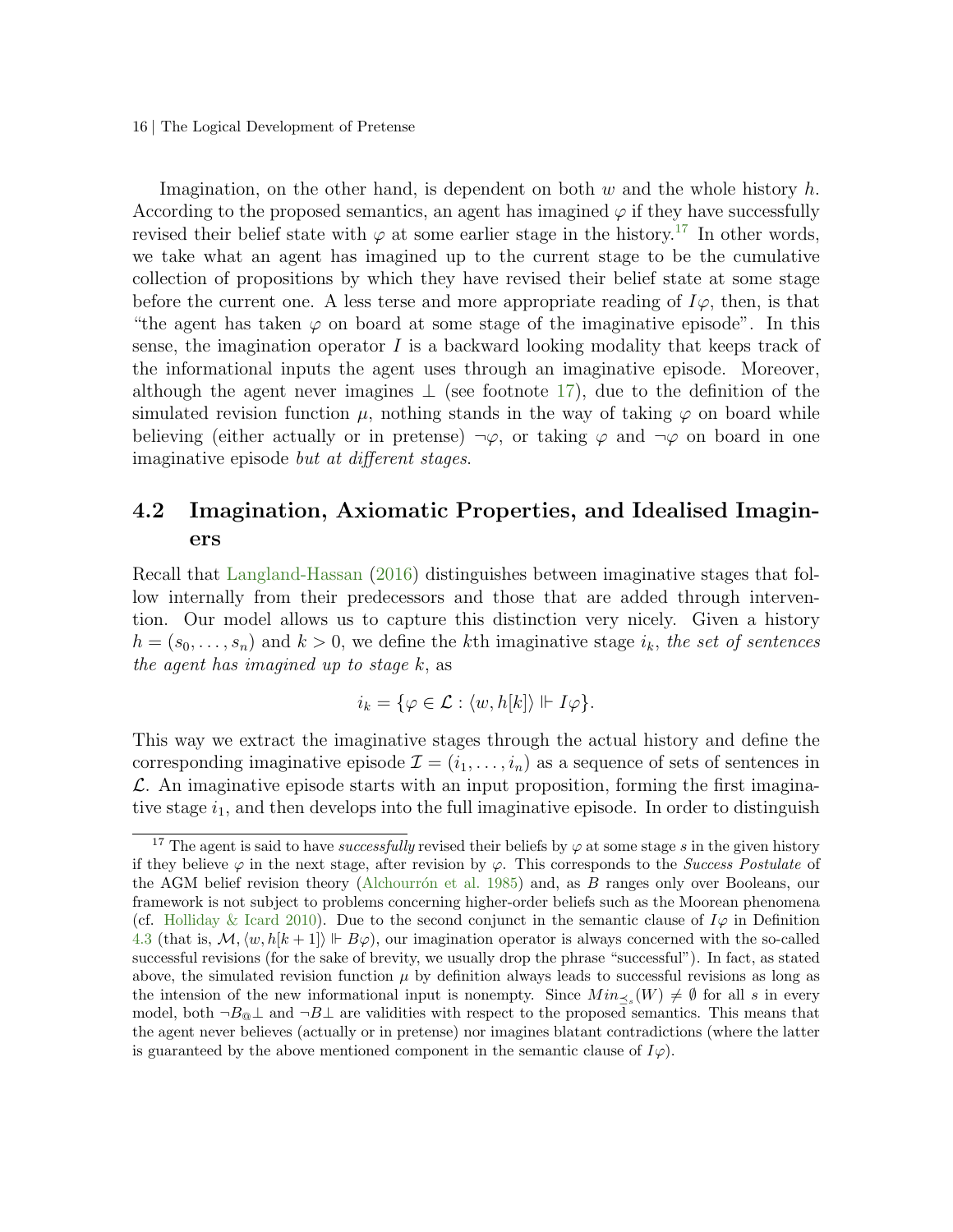between stages that follow through internal development and stages that are added through intervention, we introduce two distinct operators into our language:  $I_i\varphi$  and  $I_a\varphi$ . The former concerns internally developed stages and the latter concerns added content through intervention. Given a model  $\mathcal{M} = \langle S, \rightarrow, W, \{\preceq_s\}_{s \in S}, \mu, V \rangle$  and a world-history pair  $\langle w, h \rangle$  with  $h = (s_0, \ldots, s_n)$ , we interpret these two modalities as follows:

$$
\langle w, h \rangle \Vdash I_i \varphi \quad \text{iff} \quad \exists k < n((\preceq_{s_{k+1}} = \preceq_{s_k}^{\varphi} \text{ and } \langle w, h[k+1] \rangle \Vdash B\varphi) \text{ and } \\
(\text{if } k = 0, \text{ then } \langle w, h[k+1] \rangle \Vdash B_{\textcircled{\tiny\#}} \varphi; \text{otherwise } \langle w, h[k] \rangle \Vdash B\varphi))^{18} \\
\langle w, h \rangle \Vdash I_a \varphi \quad \text{iff} \quad \exists k < n((\preceq_{s_{k+1}} = \preceq_{s_k}^{\varphi} \text{ and } \langle w, h[k+1] \rangle \Vdash B\varphi) \text{ and } \\
(\text{if } k = 0, \text{ then } \langle w, h[k+1] \rangle \Vdash B_{\textcircled{\tiny\#}} \varphi; \text{otherwise } \langle w, h[k] \rangle \Vdash B\varphi))
$$

Semantically,  $I_i\varphi$  states that 'the agent takes  $\varphi$  on board at some stage of the actual history where they already believe it.<sup>[19](#page-16-1)</sup> The proposition expressed by  $\varphi$  is in this sense part of the internal development. On the other hand,  $I_a\varphi$  says that 'the agent takes  $\varphi$ on board at some stage of the actual history and  $\varphi$  was not believed at that stage'. This implies that  $\varphi$  was imagined not as a result of the agent's simulated revision process, but added 'externally' to the imaginative episode. The proposition expressed by  $\varphi$  is in this sense *added* content through intervention.<sup>[20](#page-16-2)</sup>

### <span id="page-16-3"></span>4.2.1 Properties of  $B_{\mathfrak{g}}, B$ , and I

A couple of words on the axiomatic properties of our modal operators  $B_{\mathfrak{Q}}, B$ , and I are in order. First of all, notice that both  $B_{\mathbb{Q}}$  and B are interpreted in terms of truth in most plausible worlds. The only difference between the semantic clauses of these operators consists in the stage with respect to which they are evaluated. Therefore, it is not surprising that they satisfy the same axiomatic properties. For this reason,

<span id="page-16-0"></span><sup>&</sup>lt;sup>18</sup>It is easy to see that the second conjunct in the semantic clause of  $I_i\varphi$  is redundant:  $\langle w, h[k] \rangle \Vdash$  $B\varphi$  (or  $\langle w, h[k+1] \rangle \Vdash B_0\varphi$ , if  $k = 0$ ) guarantees that  $|\varphi|_{\mathcal{M}} \neq \emptyset$ , thus,  $\preceq_{s_{k+1}} = \preceq_{s_k}^{\varphi}$  implies that  $\langle w, h[k+1] \rangle \Vdash B\varphi$  since  $\mu$  leads to successful revision by  $\varphi$  as long as  $|\varphi|_{\mathcal{M}} \neq \emptyset$ .

<span id="page-16-1"></span><sup>&</sup>lt;sup>19</sup>If the stage after which  $\varphi$  is taken on board is the initial stage (i.e.,  $k = 0$ ), "believe" in the reading of  $I_i$  refers to the agent's actual beliefs. Otherwise, it is the agent's simulated beliefs at stage k. The same applies to  $I_a$ .

<span id="page-16-2"></span><sup>20</sup>Note that, in theory, an agent might 'intervene' content that they already believe in the pretense. Such 'interventions' are not captured by our semantic clause of  $I_a$  and our model would label such a transition between two stages as internally developed. This might seem like a flaw in the definition, yet we would argue that this is in fact as it should be. The interventions that make pretense imagination have CHO – the fact that an agent can make choices in pretense imagination – as a characteristic feature are not 'interventions' with something the agent already believes (in the pretense). These latter instances of 'intervening' are neither philosophically interesting nor the kind of interventions that authors discussing CHO seem to have in mind (e.g., [Nichols & Stich](#page-31-0) [2003\)](#page-31-0).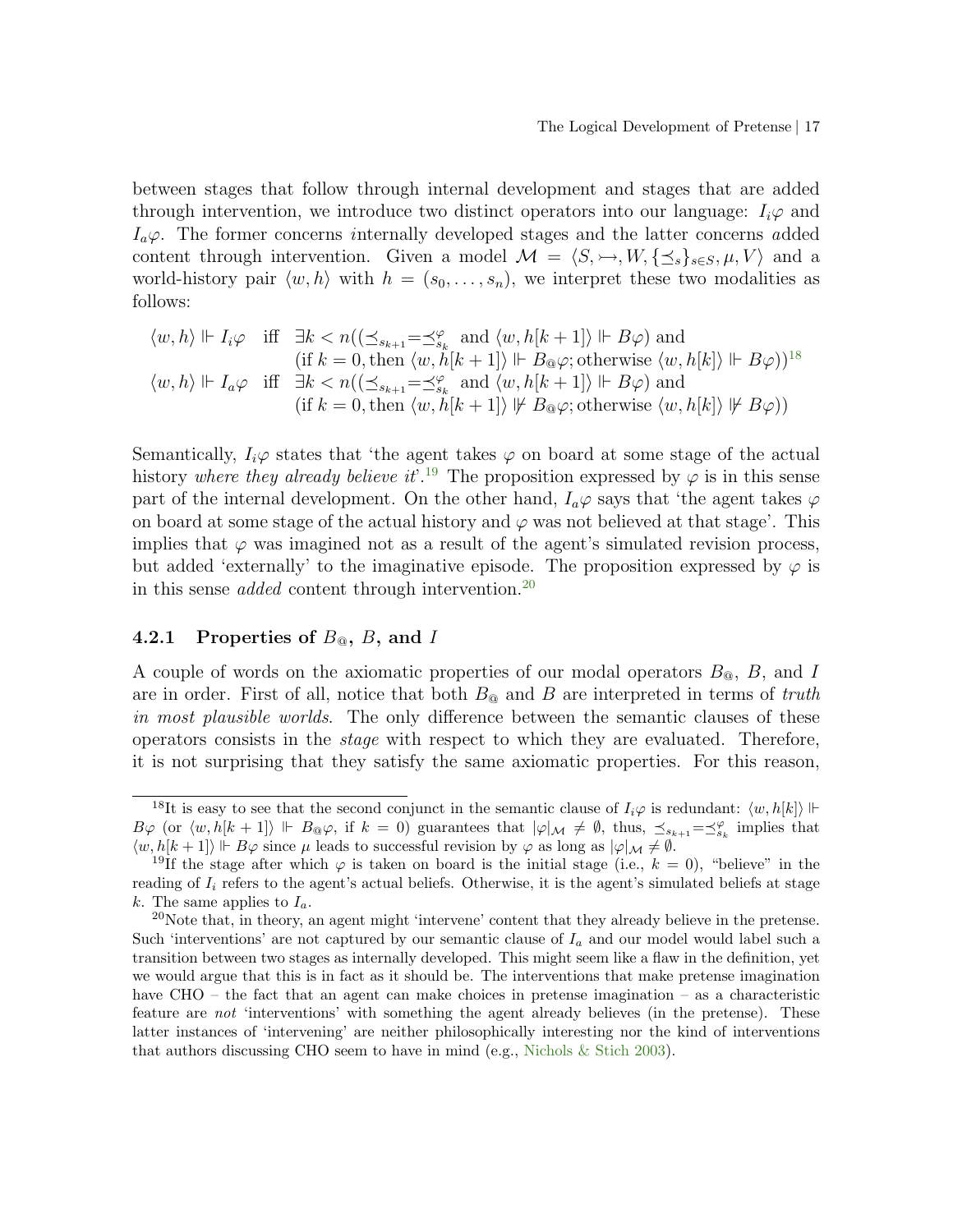18 | The Logical Development of Pretense

we state the principles of interest only in terms of  $B$  and note that everything we say about B also holds for  $B_{\mathcal{Q}}$ . To this end, in this section, whenever we say "the agent believes" we refer to the agent's simulated beliefs.

As standard for the belief modality interpreted as *truth in the most plausible worlds*, our simulated belief modality  $B$  is a normal modal operator that satisfies the axiom of consistency D, formulated as  $B\varphi \to \neg B\neg \varphi$ , or, equivalently, as  $\neg B \bot$  (see [Blackburn](#page-29-12) [et al.](#page-29-12) [2001](#page-29-12) for a general introduction to basic modal logic and see, e.g., [van Benthem](#page-31-7) [2007](#page-31-7) for a logic of belief on plausibility models). This, in particular, means that our agent never has inconsistent beliefs at a stage, believes all logical truths, and their beliefs are closed under believed implications:

Consistency of  $B: \models B\varphi \rightarrow \neg B\neg \varphi$ **Omniscience rule for B:** if  $\models \varphi$ , then  $\models B\varphi$ Closure under believed implications:  $\vdash B(\varphi \to \psi) \to (B\varphi \to B\psi)$ 

As a consequence of the above principles, we also have that the agent believes all logical consequences of what they believe and their beliefs are closed under logical equivalences:

Closure under valid implications for  $\mathbf{B}$ : if  $\models \varphi \rightarrow \psi$ , then  $\models B\varphi \rightarrow B\psi$ 

Closure under valid equivalences for  $\mathbf{B}$ : if  $\models \varphi \leftrightarrow \psi$ , then  $\models B\varphi \leftrightarrow B\psi$ 

The agent in question is therefore highly idealised, in the sense that they are logically omniscient with respect to their beliefs.

The imagination operator I is weaker, namely, a classical modal operator (see, e.g., [Chellas](#page-30-10) [1980](#page-30-10) and [Pacuit](#page-31-10) [2017](#page-31-10) for classical modal logics). The agent does not necessarily imagine all logical truths, their imagination is not closed under imagined implications and they do not necessarily imagine all logical consequences of what they imagine, i.e., the following fail:

Omniscience rule for  $I: \text{if } \vDash \varphi, \text{ then } \vDash I\varphi$ 

Closure under imagined implications:  $I(\varphi \to \psi) \to (I \varphi \to I \psi)$ 

Closure under valid implications for  $I: \text{if } \vDash \varphi \to \psi$ , then  $\vDash I\varphi \to I\psi$ 

Counterexample 1: Consider the model  $\mathcal{M} = \langle S, \rightarrow, W, \{\preceq_s\}_{s \in S}, \mu, V \rangle$  in Figure [2,](#page-18-0) where  $W = \{w_1, w_2, w_3\}$  such that  $V(q) = \{w_1\}$  and  $V(p) = \{w_2\}$  and where  $\mu$  is the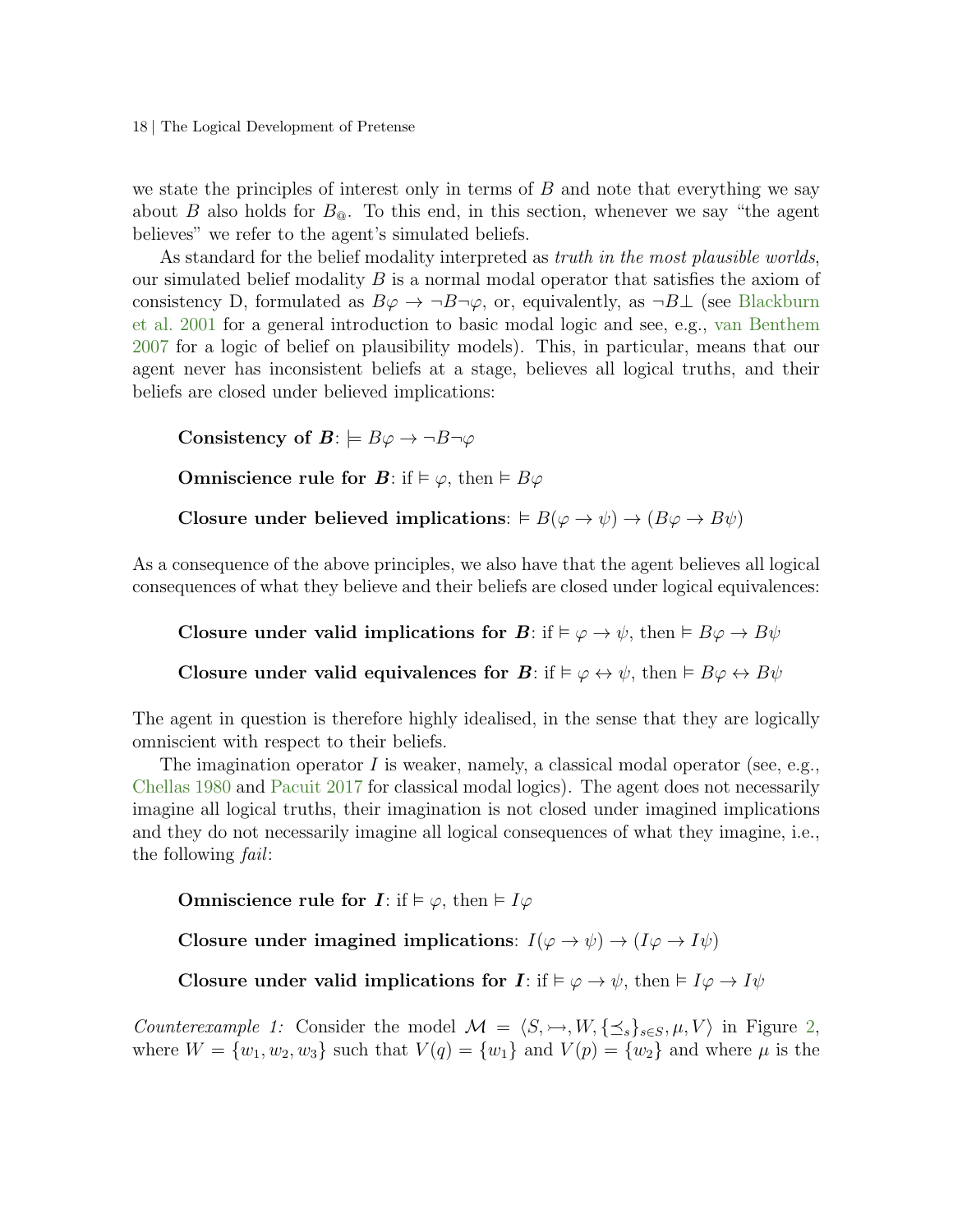#### The Logical Development of Pretense | 19

<span id="page-18-0"></span>

Figure 2: Counterexample 1; the plausibility ordering of each stage is given in the corresponding box.

so-called lexicographic upgrade operator defined on  $W<sup>21</sup>$  $W<sup>21</sup>$  $W<sup>21</sup>$ . The rest of the model is as depicted in Figure [2.](#page-18-0) For the sake of this argument, it is sufficient to focus on the branches that include stage  $s_{11}$ . For omniscience rule for  $I: p \vee \neg p$  is a logical validity, but  $\langle w_1, (s_0, s_{11}) \rangle \not\Vdash I(p \vee \neg p)$  since  $\preceq_{s_{11}} \neq \preceq_{s_0}^{(p \vee \neg p)} = \preceq_{s_0}$ . Moreover, for closure under valid implications, we have  $p \to (p \lor \neg p)$  logically valid and  $\langle w_1, (s_0, s_{11}) \rangle \Vdash Ip$  since  $\preceq_{s_11} = \preceq_{s_0}^p$  and  $\langle w_1, (s_0, s_{11}) \rangle \Vdash Bp$ . However,  $\langle w_1, (s_0, s_{11}) \rangle \Vdash I(p \vee \neg p)$  as shown above. As a counterexample for closure under imagined implications, consider the world-history pair  $\langle w_1, (s_0, s_{11}, s_{21}) \rangle$ : we have  $\langle w_1, (s_0, s_{11}, s_{21}) \rangle$   $\Vdash I(p \to q)$  since  $\preceq_{s_{21}} = \preceq_{s_{11}}^{(p \to q)}$  as  $|p \to q| = \{w_1, w_3\}$ , and  $\langle w_1, (s_0, s_{11}, s_{21})\rangle \Vdash B(p \to q)$ . Moreover,  $\langle w_1, (s_0, s_{11}, s_{21})\rangle \Vdash$ Ip since  $\preceq_{s_{11}} = \preceq_{s_0}^p$  and  $\langle w_1, (s_0, s_{11}) \rangle$   $\Vdash$  Bp. However,  $\langle w_1, (s_0, s_{11}, s_{21}) \rangle \nvDash Iq$  since  $\preceq_{s_11} \neq \preceq_{s_0}^q$  and  $\preceq_{s_21} \neq \preceq_{s_11}^q$  - i.e., the sequence  $(s_0, s_{11}, s_{21})$  cannot be obtained via an upgrade by  $q$ .

However, if  $\varphi$  and  $\psi$  are logically or necessarily equivalent, imagining one automatically leads to imagining the other. In other words, the following principle does hold:

### Closure under valid equivalences for I: if  $\models \varphi \leftrightarrow \psi$ , then  $\models I\varphi \leftrightarrow I\psi$

This is because the simulated revision policy characterised by  $\mu$  cannot distinguish logically or necessarily equivalent propositions:  $\preceq_s^\varphi = \preceq_s^\psi$  if  $\models \varphi \leftrightarrow \psi$ . Therefore, although weaker than belief, the operator I still renders our agents unrealistically idealised with respect to their imagination. For example, according to the proposed semantics, if the agent imagines at a stage that Jane is a logician or she is not, they also imagine that

<span id="page-18-1"></span><sup>&</sup>lt;sup>21</sup> The lexicographic upgrade of a preorder  $\preceq \subseteq W \times W$  by a subset  $P \subseteq W$  makes all P-worlds strictly more plausible than all  $W\backslash P$ -worlds and keeps the ordering the same within those two zones. Our simulated belief revision function  $\mu$  is the lexicographic upgrade when  $P = Q$  in Definition [4.2](#page-10-2)[.3.](#page-11-3) Even though the lexicographic upgrade does not play an essential role in our conceptual arguments, for the sake of simplicity, we take  $\mu$  to be a lexicographic upgrade operator in all our (counter)examples.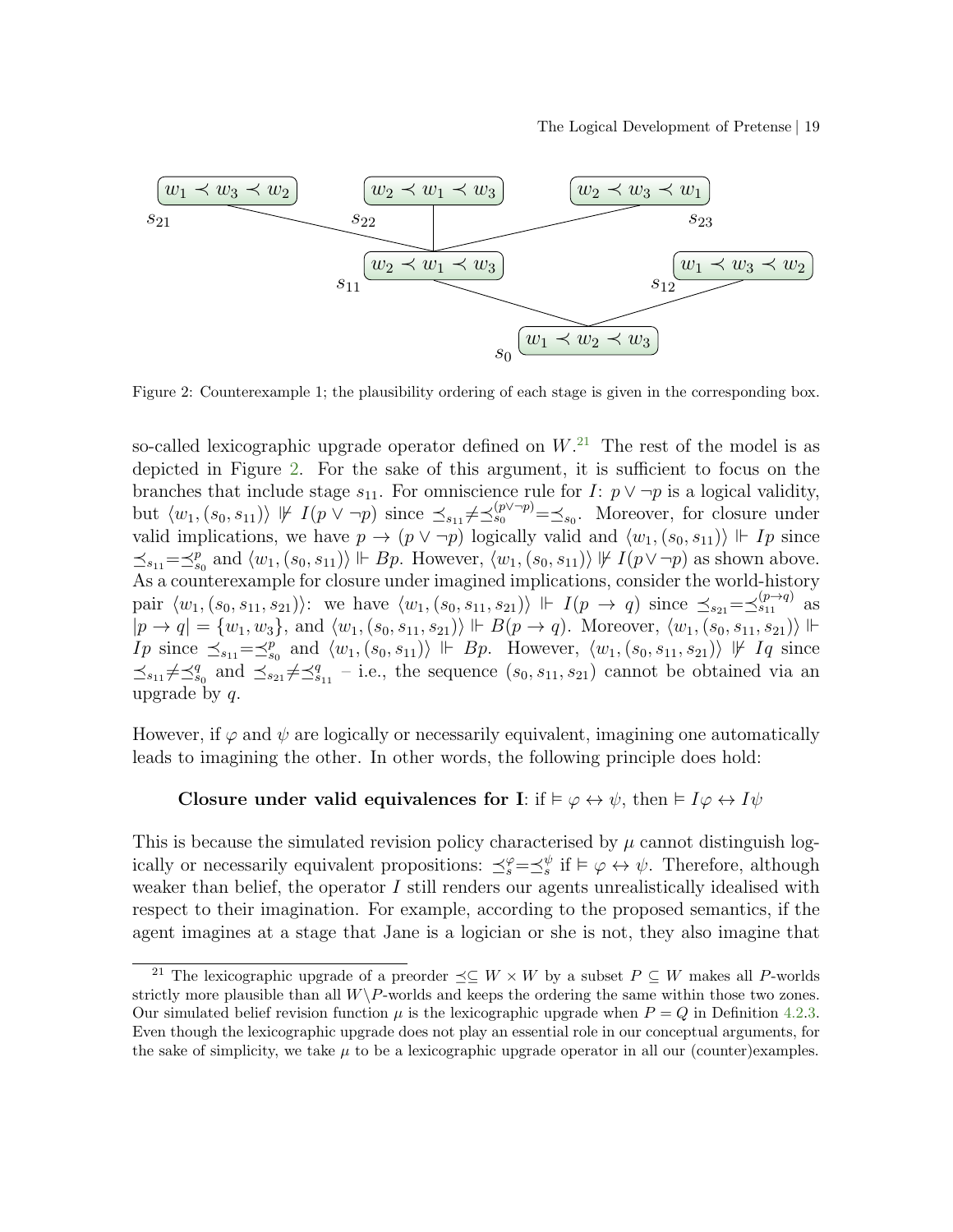20 | What's it all About: Adding Topicality

 $2 + 2 = 4$ . Intuitively, we can imagine or believe the former without imagining or believing the latter and vice versa. In addition, while the former might be on-topic with an imaginative episode about Jane, the latter is not necessarily so. Consider again the tea-party example from Section [2.](#page-1-0) The agent does imagine that one of the cups is full, however, they do not imagine that one of the cups is full and  $2 + 2 = 4$ , even though these two sentences are logically equivalent. In a similar vein, they do not import their beliefs about Paris being the capital of France to the imaginative episode as this might be completely off-topic. The model of Section [4.1](#page-9-2) is unable to account for such cases.

# <span id="page-19-0"></span>5 What's it all About: Adding Topicality

This section aims at refining the formal models of Section [4](#page-9-0) in a way that the modal operators  $B_{\mathfrak{Q}}$ , B and I, as well as the simulated revision function  $\mu$ , become more sensitive to distinctions between logically equivalent contents. To do so, we endow branchingtime belief revision models with (an enriched version of) topic models introduced in [Berto](#page-29-0) [\(2018\)](#page-29-0). This way we can evade the problems concerning the aforementioned idealisations.

#### DEFINITION 5.1. Topic Model for  $\mathcal{L}$

A topic model  $\mathcal T$  is a tuple  $\langle T, \oplus, t \rangle$ , where

- 1. T is a nonempty set of possible topics;
- 2.  $\oplus$ :  $T \times T \to T$  is a binary idempotent, commutative, associative operation: topic fusion. We assume unrestricted and complete fusion, that is, for all  $T' \subseteq T$ ,  $\bigoplus T' \in T$ .
- 3. t : Prop  $\rightarrow T$  is a topic function assigning a topic to each element in Prop. t extends to the whole  $\mathcal L$  by taking the topic of a sentence  $\varphi$  as the fusion of the topics of the atomic propositions occuring in it. I.e.,

$$
t(\varphi) = \bigoplus \text{AT}(\varphi) = t(p_1) \oplus \cdots \oplus t(p_n),
$$

where  $AT(\varphi) = \{p_1, \ldots, p_n\}$  is the set of propositional variables occuring in  $\varphi$ .

In the metalanguage we use variables  $\mathbf{a}, \mathbf{b}, \mathbf{c}$  ( $\mathbf{a}_1, \mathbf{a}_2, \ldots$ ) ranging over possible topics. We define *topic parthood*, denoted by  $\subseteq$ , in a standard way as

$$
\forall \mathbf{a}, \mathbf{b}(\mathbf{a} \sqsubseteq \mathbf{b} \text{ iff } \mathbf{a} \oplus \mathbf{b} = \mathbf{b}).
$$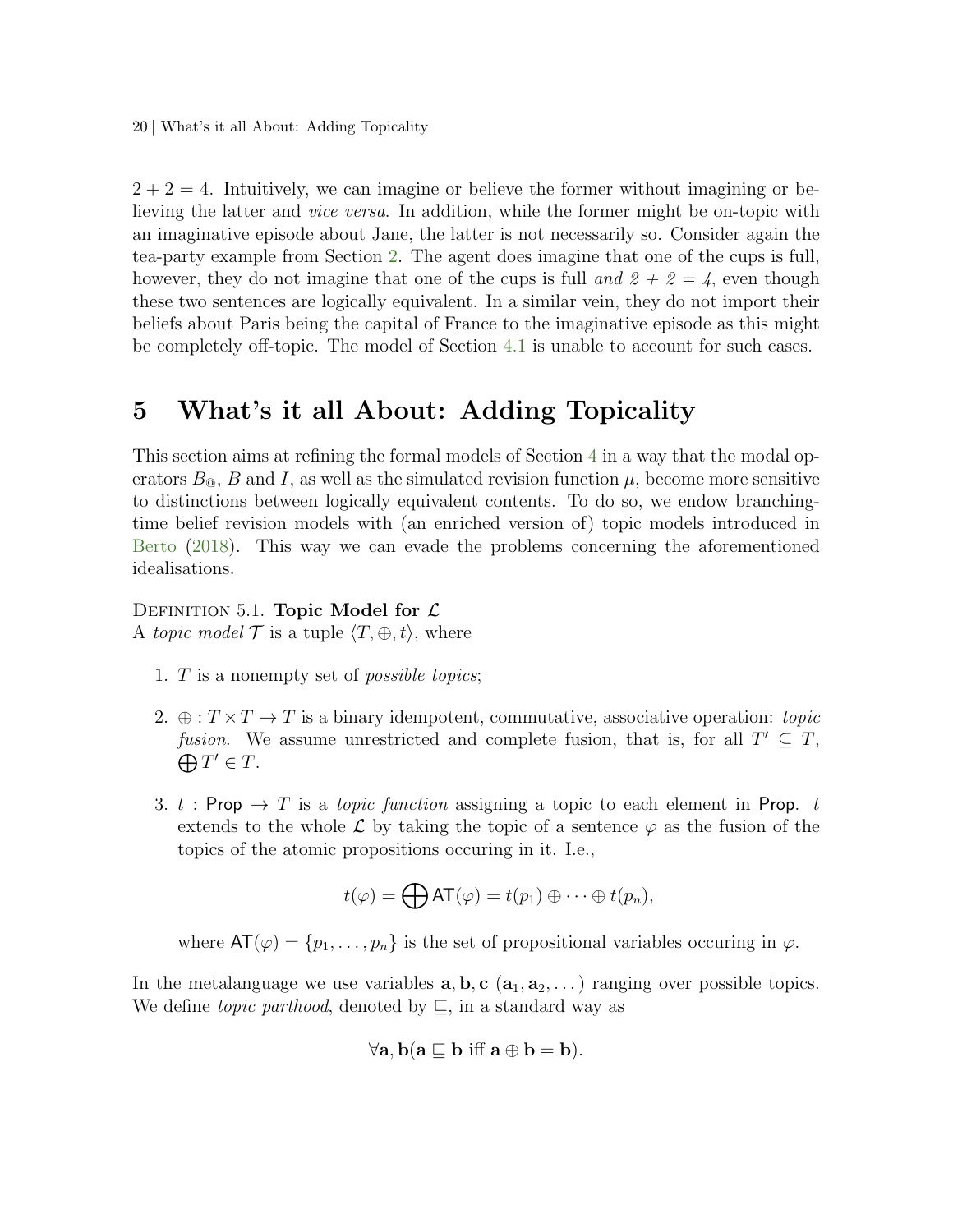Thus,  $(T, \oplus)$  is a complete join semilattice and  $(T, \sqsubseteq)$  a poset. The strict topic parthood, denoted by  $\sqsubset$ , is defined as usual:  $\mathbf{a} \sqsubset \mathbf{b}$  iff  $\mathbf{a} \sqsubseteq \mathbf{b}$  and  $\mathbf{b} \not\sqsubseteq \mathbf{a}$ . Another important operator is the so-called *topic intersection*  $\Box : T \times T \to T$  such that  $\mathbf{a} \Box \mathbf{b} = \bigoplus \{ \mathbf{c} \in$  $T : \mathbf{c} \sqsubseteq \mathbf{a}$  and  $\mathbf{c} \sqsubseteq \mathbf{b}$ . In words,  $\mathbf{a} \sqcap \mathbf{b}$  is the fusion of all topics that are a common part of both **a** and **b**. Finally, topics of complex sentences  $\varphi$  are defined from their primitive components in  $AT(\varphi)$ , where all the logical connectives, as argued in Section [2.2,](#page-3-0) are topic-transparent. We therefore have that for all  $\varphi, \psi \in \mathcal{L}$ ,  $t(\neg \varphi) = t(\varphi)$  and  $t(\varphi \wedge \psi) = t(\varphi) \oplus t(\psi).^{22}$  $t(\varphi \wedge \psi) = t(\varphi) \oplus t(\psi).^{22}$  $t(\varphi \wedge \psi) = t(\varphi) \oplus t(\psi).^{22}$ 

Topic models provide an abstract and objective (i.e., agent independent) representation of the mereological structure of topics assigned to Boolean sentences and, in turn, help us make distinctions between logically equivalent contents [\(Berto](#page-29-0) [2018,](#page-29-0) [2021\)](#page-29-1). However, as we argued in Section [2,](#page-1-0) Berto's theory is too coarse-grained in that it cannot account for the possibility that exactly the same explicit input can lead to different imaginative episodes due to their distinct overall topics (recall the example about the tornado in Indonesia from Section [2.2\)](#page-3-0). The reason why Berto's account is unable to deal with this issue is, we suggest, that his topic models include neither a representation of the overall topic of the imaginative episode nor the totality of topics the agent has mastered already (though the latter has been employed in recent work, cf. [Hawke et al.](#page-30-4) [2020;](#page-30-4) Ozgün  $\&$  Berto [2020\)](#page-31-6). We add these two components to our models in order to overcome the aforementioned issues.

<span id="page-20-1"></span>We can now define a *topic-sensitive* version of branching-time belief revision models:

#### DEFINITION 5.2. Topic-sensitive model

A topic-sensitive model is a tuple  $\langle S, \rightarrow, W, \{\preceq_s\}_{s\in S}, \mu, T, \oplus, t, \mathfrak{b}, \mathfrak{i}, V \rangle$ 

- 1.  $\langle T, \oplus, t \rangle$  is a topic model;
- 2. b and i are designated elements of T such that b represents 'the totality of topics the agent has grasped' and i represents 'the overall topic of the imaginative episode'.
- <span id="page-20-2"></span>3.  $\langle S, \rightarrow, W, \{\preceq_s\}_{s\in S}, \mu, V \rangle$  is a model such that for all  $s, s' \in S$ , if  $s \rightarrow s'$  then  $\preceq_{s'}=\preceq_s^{\varphi}$  for some  $\varphi \in \mathcal{L}$  with  $t(\varphi) \sqsubseteq \mathfrak{b} \sqcap \mathfrak{i}$ .

A topic-sensitive model is equipped with an overall topic of the imagination exercise, i, and the totality of the topics the agent has already grasped, that is, b. These two components together impose a topicality filter on what the agent believes (actually or

<span id="page-20-0"></span> $22$ Note that this straightforwardly generalises to other two-place connectives.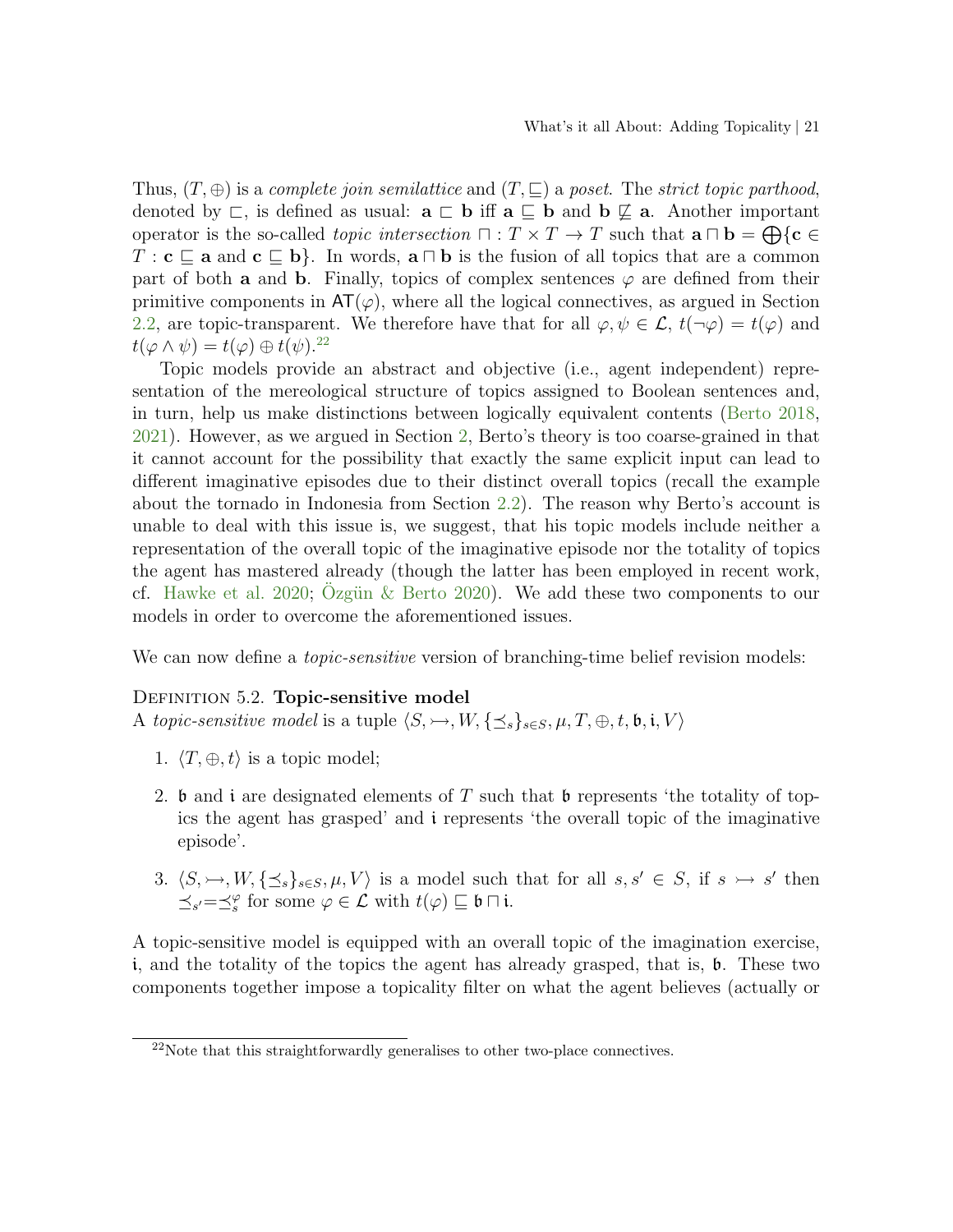22 | What's it all About: Adding Topicality

in pretense) and imagines, thus, resolving the issues regarding idealisations noted at the end of the previous section.

Component **b** makes sure that the agent cannot believe those propositions whose topic they have not grasped. Intuitively, you do not believe that extremally disconnectedness is a hereditary property if you have never heard of, e.g., the topological properties 'extremally disconnecteness' or 'being hereditary'. Believing a proposition requires having a grasp of its topic. The designated element b allows us to account for this. Secondly, as mentioned above, one does not imagine *everything* they believe. Some of our beliefs might be off-topic with regard to the given imaginative episode and a purposeful imaginative exercise requires keeping the imaginings within the subject matter of this imaginative episode. The component  $i - i.e.,$  the overall topic of the imaginative episode – helps us to capture this formally. So,  $\mathfrak b$  and i together make it that pretense imagination is topic-restricted in the following way: the topic of what the agent imagines is a common part of both the totality of the topics the agent grasps and the overall topic of the imaginative episode. This is formalised by using the topic intersection operator  $\Box$ . Finally, the constraint in Definition [5.2.](#page-20-1)[3](#page-20-2) states that, in pretense, an agent revises their beliefs only according to the revision policy defined by  $\mu$ and only with those propositions whose topics they have mastered and that fall under the overall topic of the imaginative episode.

These features will be better understood when we present the new, topic-sensitive semantics for  $\mathcal{L}_{\text{BI}}$ . While the semantics of the Booleans remain as they were before, the semantics of  $B_{\mathbb{Q}}\varphi$ ,  $B\varphi$ , and  $I\varphi$  are made stronger in the appropriate way with topicality constraints.

#### <span id="page-21-0"></span>DEFINITION 5.3.  $\mathbb{H}\text{-}\mathbf{Semantics}$  for  $\mathcal{L}_{\mathsf{BI}}$

Given a topic-sensitive model  $\mathcal{M} = \langle S, \rightarrow, W, \{\preceq_s\}_{s \in S}, \mu, T, \oplus, t, \mathfrak{b}, i, V \rangle$  and worldhistory pair  $\langle w, h \rangle$  such that  $h = (s_0, s_1, \ldots, s_n)$ , the semantics for  $\mathcal{L}_{\text{BI}}$  is as given in Definition [4.3](#page-14-0) for the components in  $\mathcal{L}$ , plus:

$$
\mathcal{M}, \langle w, h \rangle \Vdash B_{\mathfrak{Q}} \varphi \quad \text{iff} \quad Min_{\preceq s_0}(W) \subseteq |\varphi|_{\mathcal{M}} \text{ and } t(\varphi) \sqsubseteq \mathfrak{b} \n\mathcal{M}, \langle w, h \rangle \Vdash B\varphi \quad \text{iff} \quad Min_{\preceq s_n}(W) \subseteq |\varphi|_{\mathcal{M}}^h \text{ and } t(\varphi) \sqsubseteq \mathfrak{b} \n\mathcal{M}, \langle w, h \rangle \Vdash I\varphi \quad \text{iff} \quad \exists k < n(\preceq_{s_{k+1}} = \preceq_{s_k}^{\varphi} \text{ and } \langle w, h[k+1] \rangle \Vdash B\varphi) \text{ and } t(\varphi) \sqsubseteq \mathfrak{b} \sqcap \mathfrak{i}
$$

According to the topic-sensitive semantics, the agent believes  $\varphi$  at stage s iff (1)  $\varphi$  is true at all the most plausible worlds at s and (2) the agent has already grasped the topic of  $\varphi$ , i.e., the topic of  $\varphi$  is included in **b** (Ozgün & Berto, [2020\)](#page-31-6). Therefore, the agent cannot believe  $\varphi$  (actually or within a pretense) if they have not grasped its topic. Imagination, on the other hand, is restricted, additionally, by the overall topic of the imaginative exercise. The agent has imagined  $\varphi$  if they have revised their belief state with  $\varphi$  at some earlier stage in the history and the topic of  $\varphi$  is included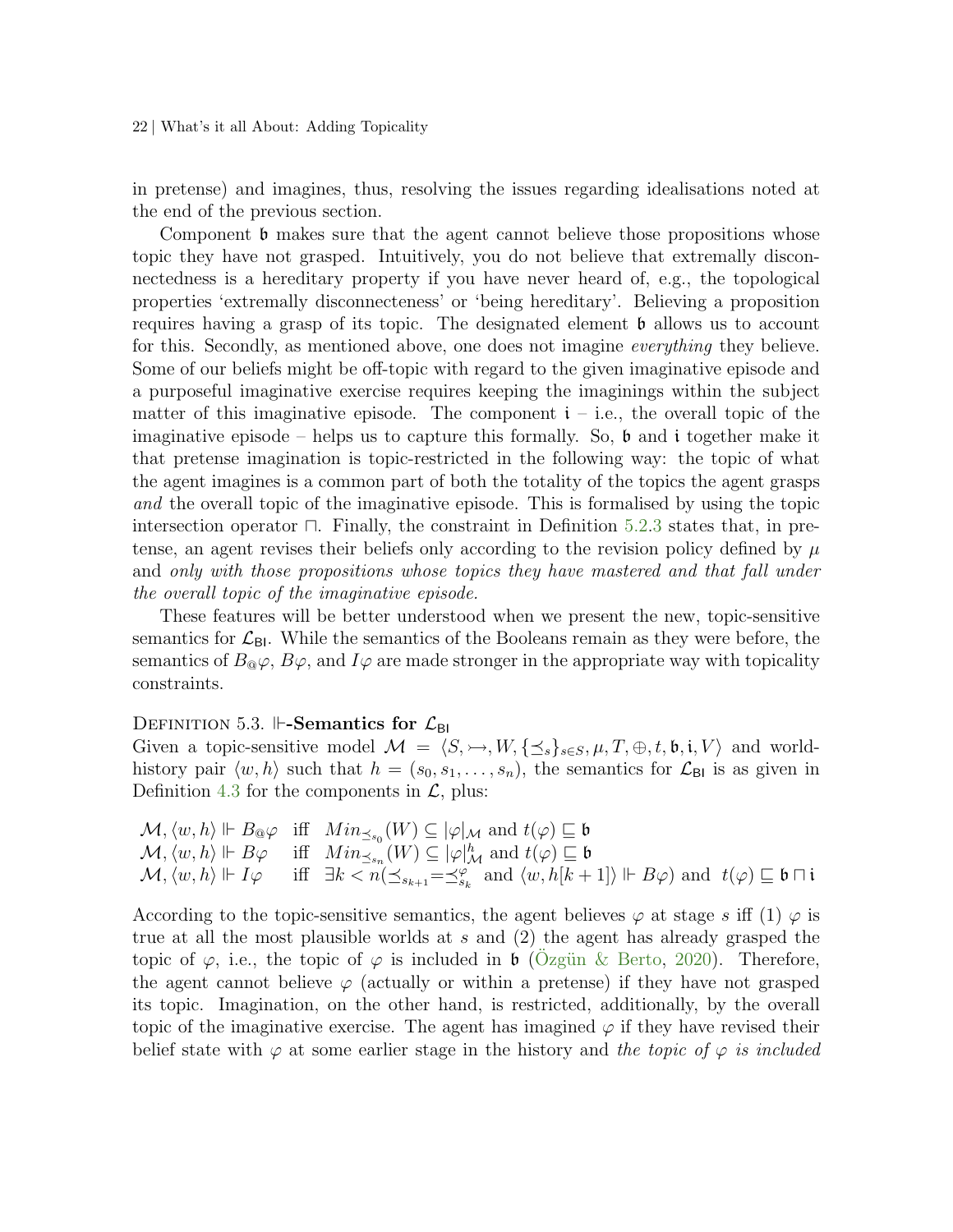in the intersection of the overall topic of the imaginative episode and the topic of the *agent's belief state*. In topic-sensitive models with a singleton  $T$ , the semantics given in Definitions  $4.3$  and  $5.3$  coincide.<sup>[23](#page-22-0)</sup>

Let us now see to what extent the topic-sensitivity solves the aforementioned problems concerning idealisation and overall topic of an imaginative episode.

# <span id="page-22-1"></span>5.1 Idealisations, Tea-Parties, and Tornadoes

As in Section [4.2.1,](#page-16-3) we focus on the operator B and note that the same properties also hold for  $B_{\mathcal{Q}}$ . Topic-sensitivity allows us to model agents who do not believe all logical truths and whose beliefs are not closed under logical implications. That is, topic-sensitive models invalidate the following principles:

Omniscience rule for B: if  $\models \varphi$ , then  $\models B\varphi$ 

Closure under valid implications for B: if  $\models \varphi \rightarrow \psi$ , then  $\models B\varphi \rightarrow B\psi$ 

Moreover, our agents can imagine/believe  $\varphi$  without imagining/believing  $\psi$  even when they are logically or necessarily equivalent. That is the following principles no longer hold in topic-sensitive models.

Closure under valid equivalences for B: if  $\models \varphi \leftrightarrow \psi$ , then  $\models B\varphi \leftrightarrow B\psi$ 

Closure under valid equivalences for I: if  $\models \varphi \leftrightarrow \psi$ , then  $\models I\varphi \leftrightarrow I\psi$ 

Counterexample 2: Consider the topic sensitive model  $\mathcal{M} = \langle S, \rightarrow, W, \{\preceq_s\}_{s \in S}, \mu, T, \oplus,$  $t, \mathfrak{b}, \mathfrak{i}, V$  in Figure [3,](#page-23-0) where  $(S, \rightarrow)$  and  $\preceq_s$  are as given in Figure [3\(a\),](#page-23-1)  $W = \{w_1, w_2, w_3\},$  $T = {\bf a}, {\bf b}, {\bf i}$  with the topic lattice as depicted in Figure [3\(b\),](#page-23-2) and  $\mu$  as a lexicographic upgrade operator. Finally, we consider three propositions  $p, q, r$  such that  $V(p) = \{w_1\}$ ,  $V(q) = \{w_1, w_2\}, V(r) = W$ , and  $t(p) = \mathbf{i}, t(r) = \mathbf{b}$ , and  $t(q) = \mathbf{a}$ . It is easy to see that  $\mathcal M$  is a topic-sensitive model. In particular, the plausibility ordering at each stage can be obtained via a  $\mu$ -revision from the one in the previous stage by some  $\varphi \in \mathcal{L}$  such that  $t(\varphi) \sqsubset \mathfrak{b} \sqcap \mathfrak{i}$ .

To refute closure under valid equivalences for I, let the actual history be  $h =$  $(s_0, s_{13})$ . We then have  $\langle w_1, h \rangle \Vdash Ip$ , since  $\preceq_{s_{13}} = \preceq_{s_0}^p$  and  $t(p) = \mathfrak{i} \sqsubseteq \mathfrak{b} \sqcap \mathfrak{i} = \mathfrak{i}$ . However, note that  $\langle w_1, h \rangle \not\Vdash I(p \wedge (r \vee \neg r)),$  since  $t(p \wedge (r \vee \neg r)) = t(p) \oplus t(r) = \mathfrak{b}$  and  $\mathfrak{b} \not\sqsubset \mathfrak{b} \sqcap \mathfrak{i} = \mathfrak{i}$ . So, even though p and  $p \wedge (r \vee \neg r)$  are *logically* equivalent, the agent can imagine the former without imagining the latter as r is *off-topic* with respect to the

<span id="page-22-0"></span> $23$ The definitions of internally developed imaginative stages and intervened imaginative stages can be made topic-sensitive in a similar manner.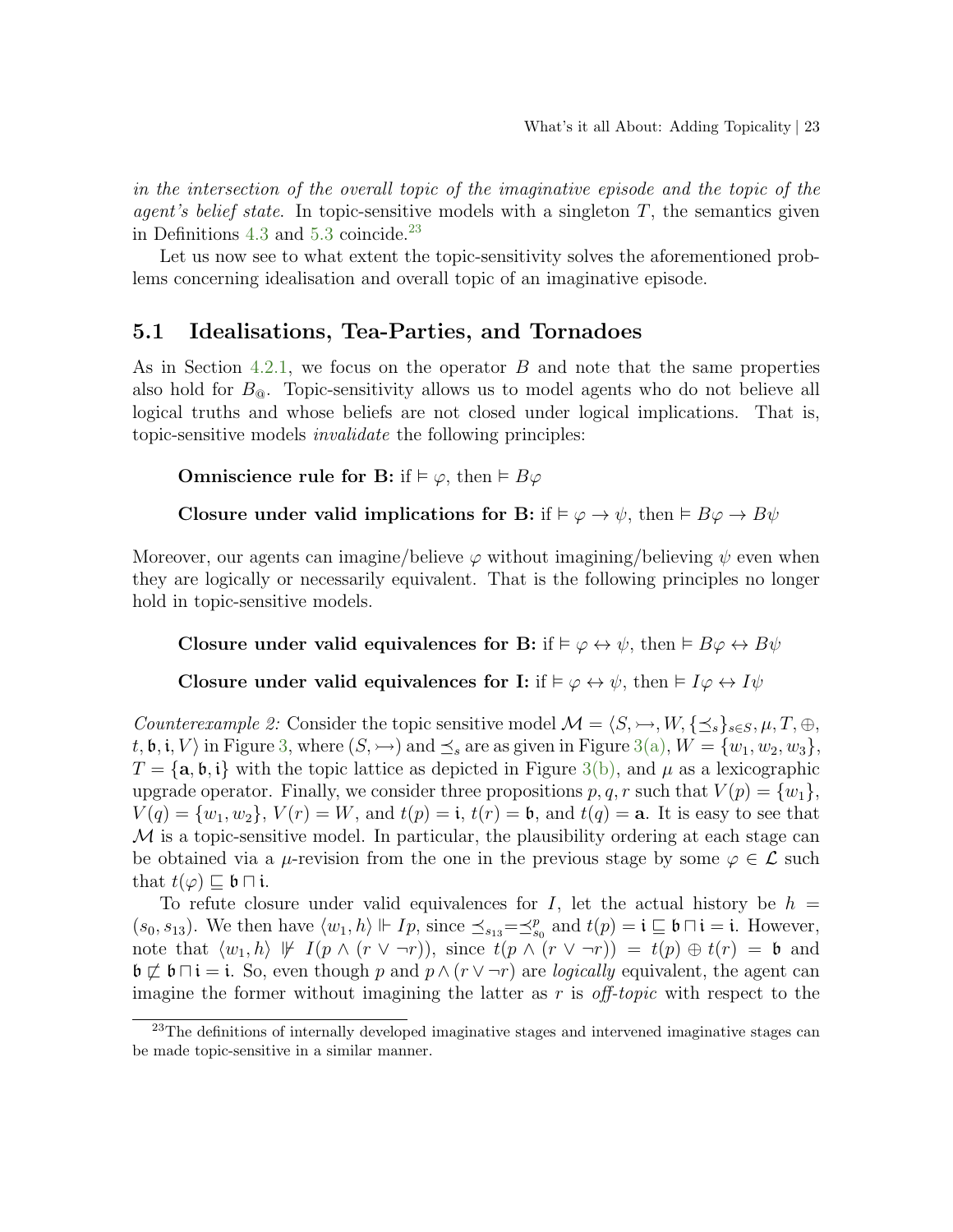#### 24 | What's it all About: Adding Topicality

<span id="page-23-1"></span><span id="page-23-0"></span>

<span id="page-23-2"></span>Figure 3: Counterexample 2; the plausibility ordering of each stage is given in the corresponding box in Fig.  $3(a)$ . Topic assignment is given by labelling the nodes in Fig.  $3(b)$  with atomic formulae.

<span id="page-23-3"></span>

Figure 4: Structure  $\langle S', \rightarrow', W', \{\preceq_s\}_{s \in S}, \mu' \rangle$ . The plausibility ordering of each stage is given in the corresponding box.

overall topic of the imaginative episode. This is exactly what we would expect. As a counterexample for the omniscience rule for B, take  $\varphi := q \vee \neg q$ , and for closure under valid implications and equivalences for B, consider  $\varphi := p$  and  $\psi := p \wedge (q \vee \neg q)$ . (As a counterexample for closure under valid implications and equivalences for  $B_{\text{\textcircled{a}}}$ , consider  $\varphi := r$  and  $\psi := r \wedge (q \vee \neg q)$ .

#### Tea-Parties and the Capital of France

Let us now stipulate that  $r := \text{'Paris is the capital of France'.}$  In the model M given in Figure [3](#page-23-0) and every world-history pair  $\langle w, h \rangle$  of M, we have that  $\langle w, h \rangle \Vdash Br$  (since  $t(r) = \mathfrak{b}$  and  $|r|_{\mathcal{M}}^h = W$ ). However,  $\langle w, h \rangle \not\vdash Ir$  since  $t(r) = \mathfrak{b} \not\sqsubset \mathfrak{b} \cap \mathfrak{i} = \mathfrak{i}$ , i.e., r is not on-topic with the modelled imaginative episode. This shows that one can, for example, imagine a tea-party, without taking on board everything one believes.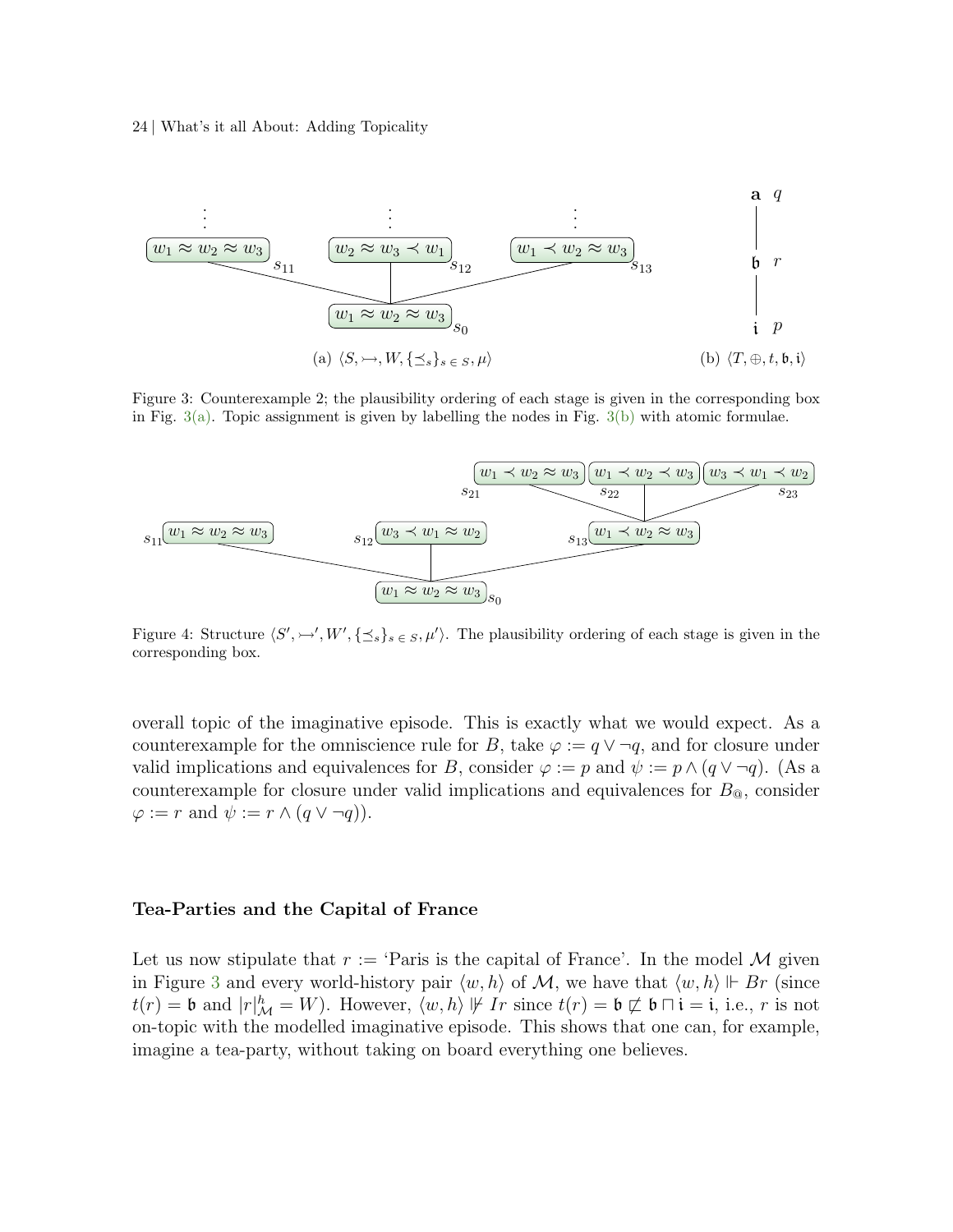<span id="page-24-1"></span><span id="page-24-0"></span>

Figure 5: Topic components for Contexts A & B. Topic assignment is given by labelling the nodes with atomic formulae.

#### Tornadoes in Indonesia

As a last example, we return to the case of the tornadoes in Indonesia presented in Section [2.2.](#page-3-0) Consider the models  $\mathcal{M}_A = \langle S', \rightarrow', W', \{\preceq_s\}_{s \in S}, \mu', T', \oplus', t', \mathfrak{b}', i_A, V'\rangle$ and  $\mathcal{M}_B = \langle S', \rightarrow', W', \{\preceq_s\}_{s \in S}, \mu', T', \oplus', t', \mathfrak{b}', \mathfrak{i}_B, V' \rangle$ , where  $\langle S', \rightarrow', W', \{\preceq_s\}_{s \in S}, \mu' \rangle$ is as in Figure [4](#page-23-3) ( $\mu'$  is a lexicographic upgrade operator), with  $V'(p) = \{w_1\}$  and  $V'(q) = V'(r) = \{w_1, w_2\}.$  The topic components  $\langle T', \oplus', t', \mathfrak{b}', \mathfrak{i}_A \rangle$  and  $\langle T', \oplus', t', \mathfrak{b}', \mathfrak{i}_B \rangle$ are as given in Figures [5\(a\)](#page-24-0) and [5\(b\),](#page-24-1) respectively.  $\mathcal{M}_A$  and  $\mathcal{M}_B$  are intended to model two distinct imaginative episodes of the same agent, where the distinction is solely due to the difference between the overall topics of the corresponding episodes. Thus, the only difference between the two models is the designated overall topics:  $i_A$  and  $i_B$ . Now, let  $p :=$  There is a tornado in Indonesia' be the input proposition,  $q :=$  Booking a flight through the US rather than Indonesia is safer,' and  $r := 'My$  friend is in danger'. Then,  $\mathcal{M}_A$  and  $\mathcal{M}_B$  can be seen as models of **Context A** and **Context B** from p. [6,](#page-4-1) respectively. Suppose further that  $\langle w_1, (s_0, s_{13}, s_{22})\rangle$  is the actual world-history pair. We then have that  $\mathcal{M}_A, \langle w_1, (s_0, s_{13}, s_{22}) \rangle \Vdash Bq \wedge Br$  and  $\mathcal{M}_B, \langle w_1, (s_0, s_{13}, s_{22}) \rangle \Vdash Bq \wedge Br$ . However,  $\mathcal{M}_A, \langle w_1, (s_0, s_{13}, s_{22}) \rangle \Vdash I_q$  (since  $\preceq_{22}=\preceq_{13}^q$ ,  $\mathcal{M}_A, \langle w_1, (s_0, s_{13}, s_{22}) \rangle \Vdash Bq$ , and  $t'(q) \sqsubset \mathfrak{b}' \sqcap \mathfrak{i}_A$ , but  $\mathcal{M}_B$ ,  $\langle w_1, (s_0, s_{13}, s_{22}) \rangle \not\vdash I_q$  (since  $t'(q) \not\sqsubset \mathfrak{b}' \sqcap \mathfrak{i}_B$ ). Similarly, we also have  $\mathcal{M}_A, \langle w_1, (s_0, s_{13}, s_{22}) \rangle \not\vdash Ir$  and  $\mathcal{M}_B, \langle w_1, (s_0, s_{13}, s_{22}) \rangle \Vdash Ir$ .

# 6 Conclusion: Logic of Pretense Imagination

We have developed a new formal model of pretense imagination. We have done so by using tools from dynamic epistemic logic, belief revision theory, as well as more recently introduced topic models. All these components together help us deal with issues concerning idealisations, irrelevant background beliefs, and the context-sensitivity of pretense imagination, as shown in Section [5.1.](#page-22-1) In this conclusion, we first explain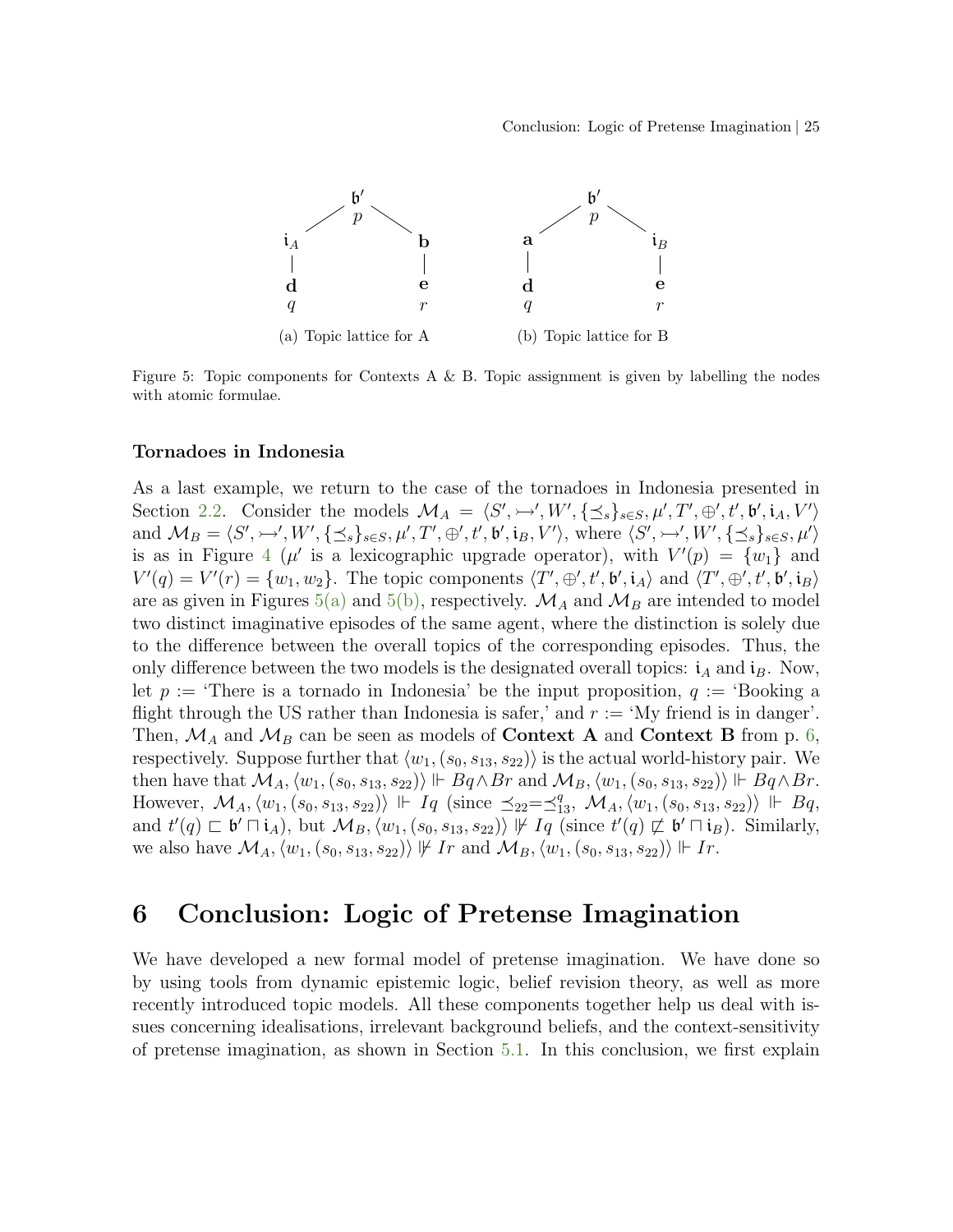26 | Conclusion: Logic of Pretense Imagination

how our topic-sensitive models can account for the central features of pretense imagination listed in Section [3.](#page-6-2) We then compare our formalism to three other recent formal approaches to imagination (Section [6.1\)](#page-25-0). Finally, we reflect on the theoretical underpinnings of the notion of imagination that we have modelled and examine how it relates to other, philosophical, notions of imagination (Section [6.2\)](#page-26-0).

We have focused exclusively on propositional imagination, so **PI** requires no comments. For **ESP**, recall that the imaginative episode  $\mathcal{I} = (i_1, \ldots, i_n)$  is obtained from an actual history, where  $i_1$  constitutes the explicit starting point of the imaginative episode. Relatedly, we have specified the actual beliefs of the agent outside of the pretense in such a way that it should be clear that the actual beliefs of the agent are kept fixed and only the pretend beliefs are revised. This gives us  $\mathbf{Q}\mathbf{U}$ . CHO is accounted for as our models are rich enough to distinguish the operators  $I_i$  and  $I_a$ , where the latter is concerned with added content through intervention. RAT also follows straightforwardly from the fact that we construct the imaginative episodes from imaginative stages that are the result of simulated belief revisions, reliant on the same kind of revision mechanisms as actual belief revision (though, as mentioned in Section [4.1,](#page-9-2) our model allows for a variety of revision policies to be implemented). ROI is accounted for, on the one hand, because of the belief revision policy and, on the other hand, because of the topicality filter. The former makes it so that, given a particular input, focusing on the most plausible worlds holds fixed many (known) constitutive facts and causal laws (cf. [Williamson](#page-32-0) [2007\)](#page-32-0). The latter makes sure that the agent doesn't imagine random, off-topic things in an imaginative episode because imagination is restricted in important ways by the overall topic of the imaginative episode and the totality of topics the agent has grasped.

### <span id="page-25-0"></span>6.1 Other Logics of Imagination

We discuss four recent formal approaches to imagination – namely that of [Berto](#page-29-0) [\(2018,](#page-29-0) [2021\)](#page-29-1), [Wansing](#page-32-4) [\(2017\)](#page-32-4), [Canavotto et al.](#page-30-11) [\(2020\)](#page-30-11), and [Casas-Roma et al.](#page-30-12) [\(2019\)](#page-30-12) – in relation to our own models.

First of all, [Berto](#page-29-0) [\(2018,](#page-29-0) [2021\)](#page-29-1) presents a logic of imagination that is closely related to our own, based on variably strict modal operators and topicality models. On his account, imagination is explicitly *conditional*: one imagines  $\varphi$  given that they imagine some  $\psi$ . As we have argued throughout, Berto's logic is too coarse-grained to account for the differences between imaginative episodes that are due to the difference in their overall topics (see the discussion from Section [2.2\)](#page-3-0). Our models can account for these differences, as shown in the previous section.

Secondly, Wansing's [\(2017\)](#page-32-4) logic of imagination is rather static and aims to capture the agentive aspect of imagination which might be thought to be somewhat under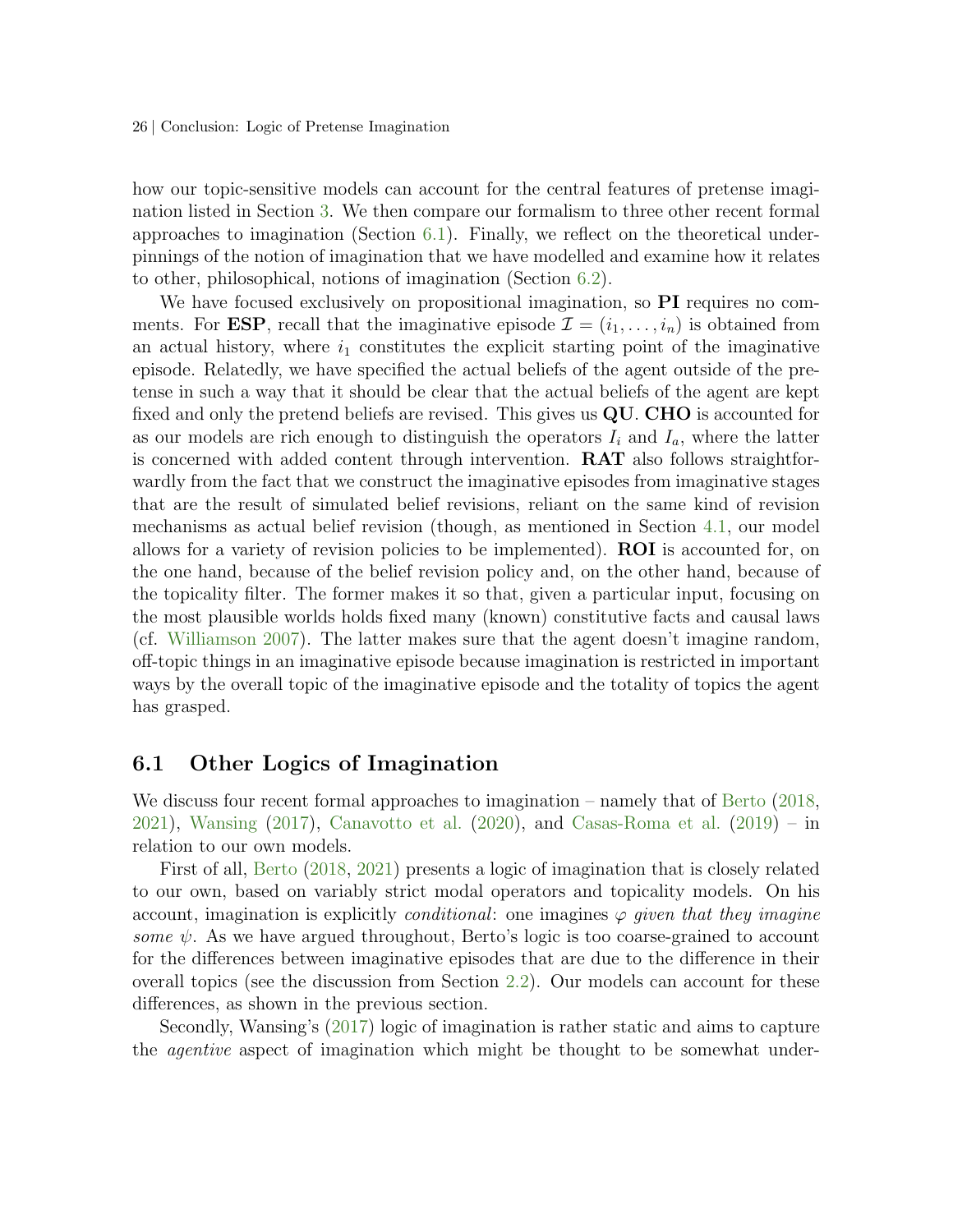represented in our models.<sup>[24](#page-26-1)</sup> To this end, he uses mechanisms from STIT ("seeingto-it-that") logics – that, in this context, aim to represent an agent's direct voluntary control over their beliefs and imagination – combined with neighbourhood models. Unlike ours, Wansing's [\(2017\)](#page-32-4) logic formalises only imagination, rather than belief and imagination together, and admits closure of imagination under valid equivalence.

[Canavotto et al.](#page-30-11) [\(2020\)](#page-30-11) combine Berto's and Wansing's work and take it one step further. Unlike Berto, they capture the agentive facet of imagination and distinguish its voluntary and involuntary aspects. Unlike Wansing, they use possible worlds semantics and conditional imagination operators to formalise imagination while also taking its topicality and relevance constraints into account. Thus, following Berto, they model what an agent imagines *given* a particular input. Our focus, on the other hand, has been on pretense imagination and, in particular, on how an agent develops an imaginative episode by following a certain revision policy, given their background beliefs and the overall topic of that imaginative episode. That is, our model focuses on the development of pretense imagination over time.

Finally, [Casas-Roma et al.](#page-30-12) [\(2019\)](#page-30-12) develop a formal model for imagination based also on the work of [Nichols & Stich](#page-31-0)  $(2003)$  and [Langland-Hassan](#page-31-2)  $(2016)$  using possible worlds semantics. They model the *act of imagination* as a dynamic process based on a relational structure, where the dynamics of imagination is formalised following their Imagination Algorithm that creates new imaginary possible worlds given an initial premise characterising the initial imaginary scenario. As Casas-Roma et al. work with complete possible worlds, they validate a number of principles that result in highly idealised agents. For example, their semantics validates the omniscience rules for I; closure under imagined implications; closure under valid implications for  $I$ ; and closure under valid equivalences for  $I$ . Moreover, once you imagine something  $-$  i.e., there is a world that makes their  $\langle \text{Im}g \rangle \varphi$  true for any  $\varphi$  – then, because they rely on complete possible worlds, it is so that for each  $\psi$ , you either imagine it or its negation. As we saw above, this is not the case in our models.

# <span id="page-26-0"></span>6.2 Philosophy of (Pretense) Imagination

In our discussion of pretense imagination, we've bracketed two issues: one on the relation between RAT and ROI and one on the possibility of pretense imagination being relevant to other cognitive endeavours. We briefly discuss these in turn.

As we noted above (footnote [13\)](#page-9-1), when we talk about 'mundane' instances of pretense imagination (e.g., concerning pretend tea-parties), the distinction between the rationality constraint and the reality-orientedness of pretense imagination is relatively

<span id="page-26-1"></span><sup>&</sup>lt;sup>24</sup>See also [Olkhovikov & Wansing](#page-31-11)  $(2018, 2019)$  $(2018, 2019)$  $(2018, 2019)$ .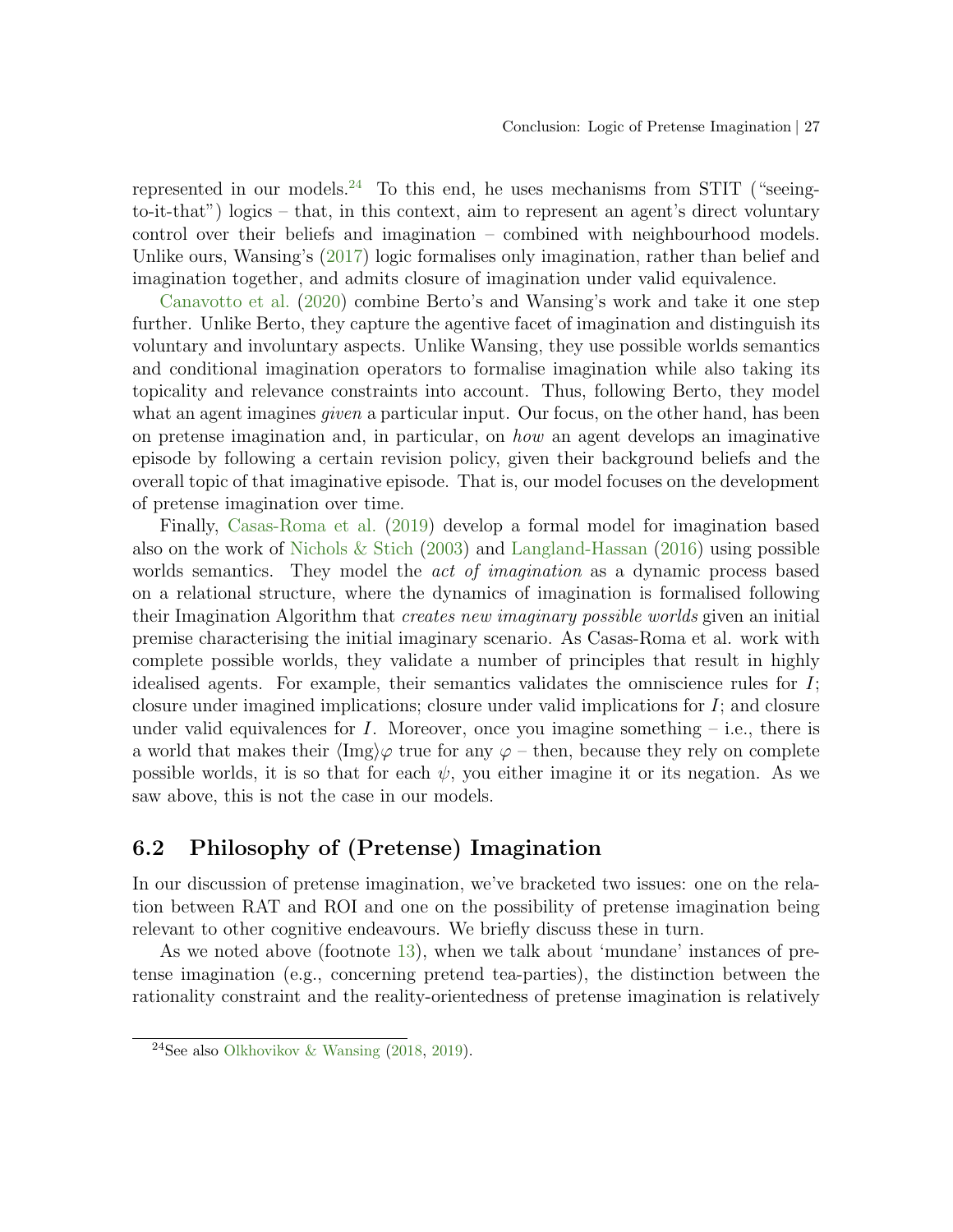28 | Conclusion: Logic of Pretense Imagination

straightforward. The former concerns the claim that agents deal with incoming information within the pretense in a way very similar to the way that they would if the relevant information were actually received (cf. [Nichols & Stich](#page-31-0) [2003;](#page-31-0) [Langland-Hassan](#page-31-1) [2012\)](#page-31-1). The reality-orientedness, on the other hand, concerns the development of the situation in line with the (known) constitutive facts and causal laws (cf. [Williamson](#page-32-0) [2007;](#page-32-0) [Kind](#page-30-8) [2016\)](#page-30-8). An interesting question is how RAT and ROI interact when the pretense imagination concerns more 'exotic' situations, for example, when one imagines being Luke Skywalker.<sup>[25](#page-27-0)</sup> For example, what, if any, constitutive facts and causal laws does one hold fixed? Does it make sense to talk of such imaginings as being 'reality-oriented'?

It seems to us that there still is a relevant sense in which one could take these imaginings to be reality-oriented. Consider for example an imagining where one meets Luke Skywalker, who starts training them in using a lightsaber. Such imagining would be 'more reality-oriented' than an imagining where one meets Luke Skywalker, who then turns into a unicorn that is the king of France. Such examples suggest that even in more exotic cases of pretense imagination it makes sense to talk about the realityorientedness of an imagining and to separate this from the RAT constraint. Of course, much remains to be said about such case (for example, what, if any, constitutive facts and causal laws does one hold fixed in such cases? What is the relation between these cases and the comments about unreliability when it comes to exotic imaginings made by [Williamson](#page-32-0) [\(2007,](#page-32-0) p. 164)). We leave this for future work.

Secondly, there is the relation between pretense imagination as discussed here and other kinds of imagination discussed in the literature. We take the kind of imagination that plays a role in pretense and pretend play as a starting point, but there is nothing that suggests that this kind of imagination does not also feature in other cognitive activities. In fact, we think that the kind of imagination that we have dubbed 'pretense imagination' is quite ubiquitous. For example, it seems that pretense imagination is very similar to the kind of reality-oriented mental simulations that [Berto](#page-29-1) [\(2021\)](#page-29-1) discusses. Berto points out that this kind of imagination is constrained by topicality and minimal alteration (p. 2031), which is exactly what we suggest for pretense imagination. Similarly, the kind of imagination that is used to evaluate particular conditionals is very similar to the way we have described pretense imagination (cf. [Byrne](#page-30-1) [2005;](#page-30-1) [Gopnik &](#page-30-13) [Walker](#page-30-13) [2013;](#page-30-13) [Langland-Hassan](#page-31-2) [2016;](#page-31-2) [Williamson](#page-32-5) [2020;](#page-32-5) [Schoonen](#page-31-13) [2021\)](#page-31-13). Finally, many authors who explain the epistemic usefulness of imagination by appeal to its recreative nature seem to have in mind a kind of imagination of which pretense imagination constitutes a part (cf. [Kind](#page-30-8) [2016;](#page-30-8) [Kind & Kung](#page-30-14) [2016;](#page-30-14) [Williamson](#page-32-1) [2016;](#page-32-1) [Berto](#page-29-1) [2021;](#page-29-1)

<span id="page-27-0"></span><sup>&</sup>lt;sup>25</sup>Thanks to an anonymous reviewer for pushing us to think about this and for this particular example.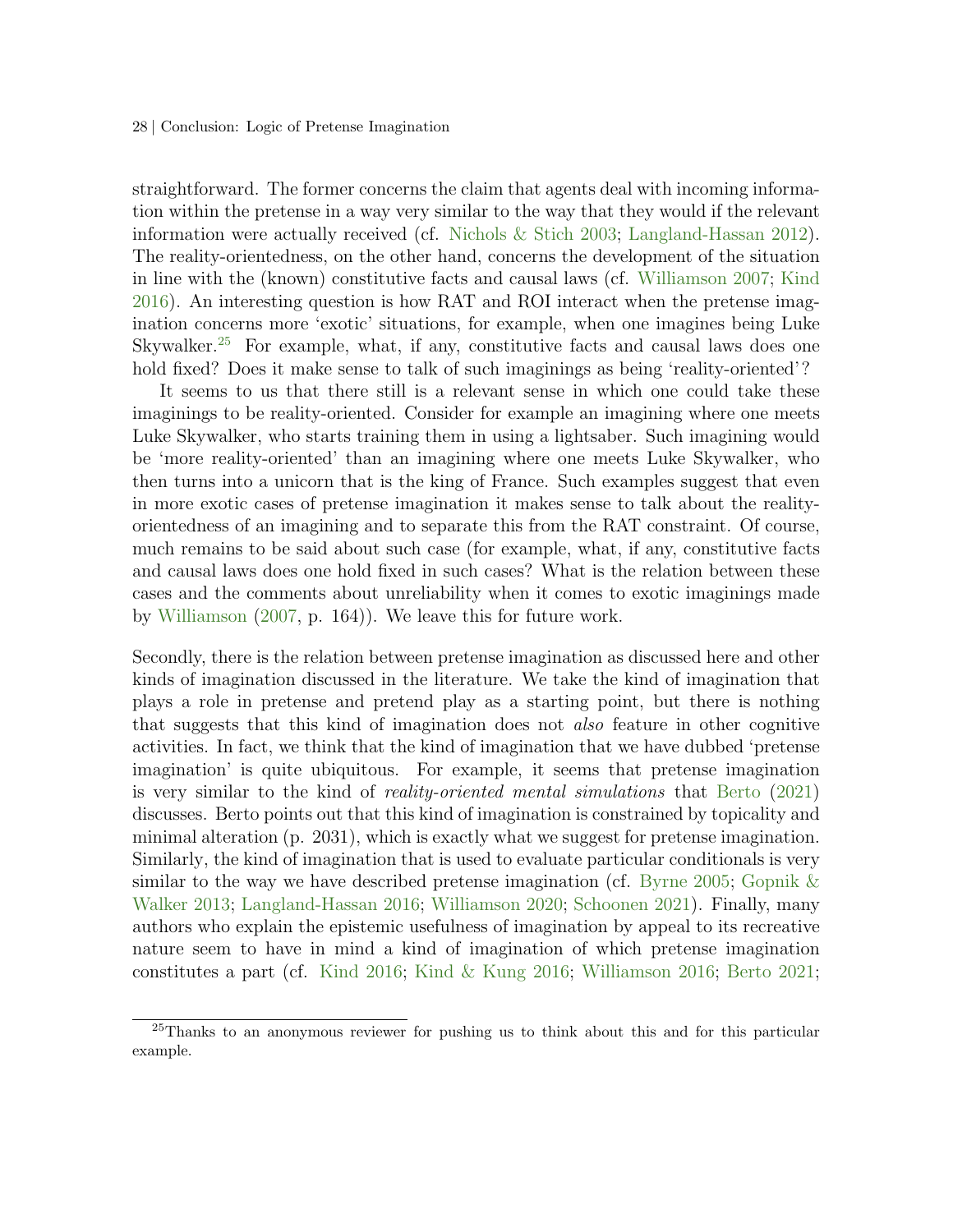[Schoonen](#page-31-13) [2021\)](#page-31-13).<sup>[26](#page-28-0)</sup> If these considerations are correct, then our discussion of pretense imagination, and, a fortiori, our model thereof, applies to many more instances of imagination than merely those relevant to pretense and pretend play.

Acknowledgements: Much of this work was conducted when the authors were employed by the ILLC, University of Amsterdam and affiliated with Arch´e Research Centre, University of St. Andrews through the project 'The Logic of Conceivability'. We thank our reviewers for exceptionally stimulating and helpful feedback. A version of this paper was presented at the Fiction and Imagination Workshop at the University of Turin in June 2019. Thanks to the audience for their valuable feedback. Special thanks to Francesco Berto, for his detailed comments on an earlier draft which allowed us greatly improve the paper. Also thanks to Ilaria Canavotto, who read a version of (parts of) this paper. Finally, thanks for the input of the Logic of Conceivability team: Francesco Berto, Peter Hawke, Karolina Krzyżanowska, and Anthi Solaki. This research is published within the project 'The Logic of Conceivability', funded by the European Research Council (ERC CoG), grant number 681404.

<span id="page-28-0"></span> $26$ For example, suggesting that imagination is a *recreative capacity* might involve the claim that imagination can simulate perceptual experiences as well as belief revision (see, for example, Currie  $\&$ [Ravenscroft](#page-30-0) [2002;](#page-30-0) [Williamson](#page-32-0) [2007\)](#page-32-0).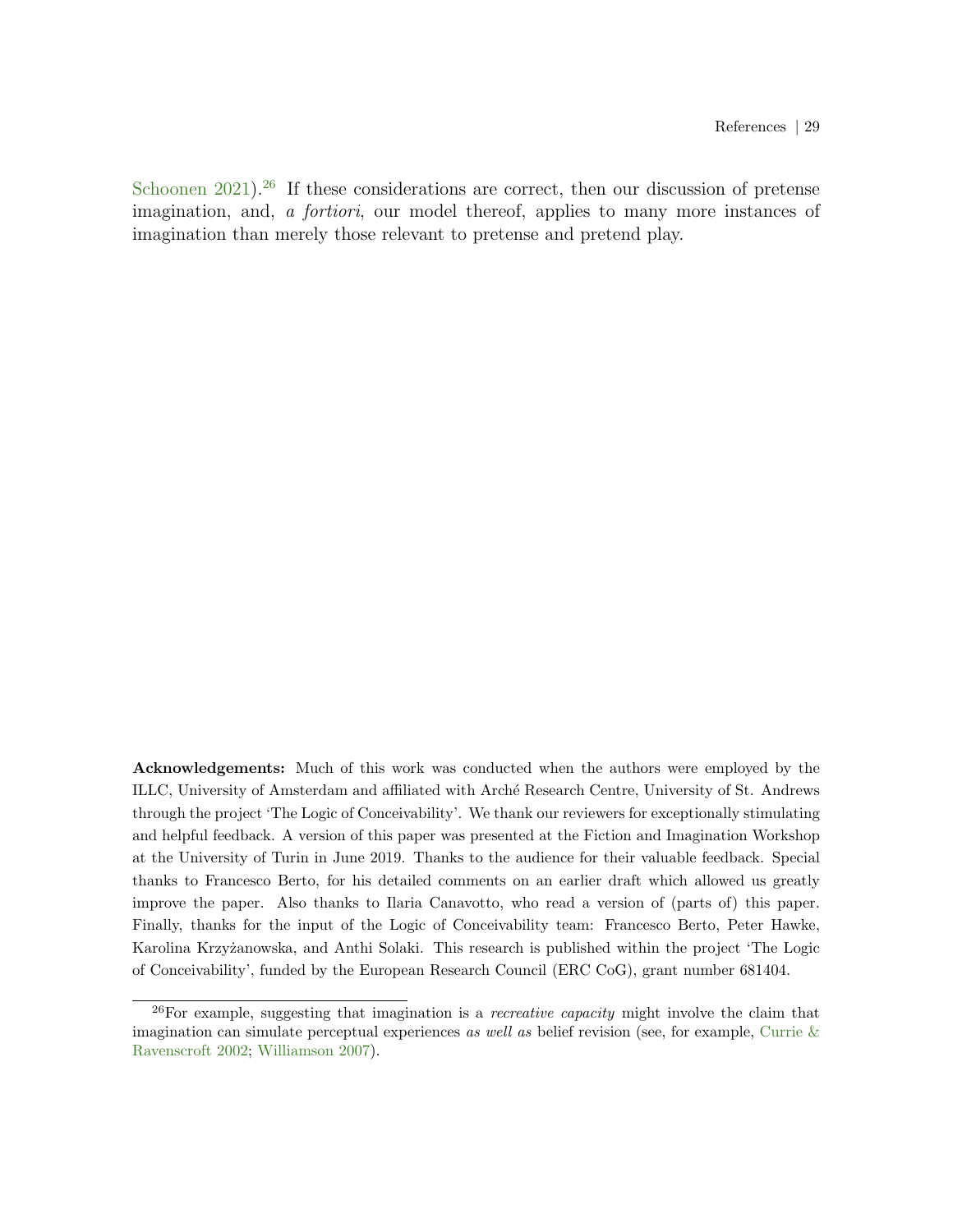30 | References

# References

- <span id="page-29-7"></span>Alchourrón, C., Gärdenfors, P., & Makinson, D. (1985). On the Logic of Theory Change: Partial Meet Functions for Contraction and Revision. *Journal of Symbolic Logic*, 50, 510–30.
- <span id="page-29-2"></span>Balcerak Jackson, M. (2016). On the Epistemic Value of Imagining, Supposing, and Conceiving. In A. Kind, & P. Kung (Eds.) Knowledge Through Imagination, (pp. 42–60). Oxford: Oxford University Press.
- <span id="page-29-4"></span> $-$  (2018). Justification by Imagination. In F. Macpherson, & F. Dorsch (Eds.) Perceptual Imagination and Perceptual Memory, chap. 10, (pp. 209–226). Oxford University Press.
- <span id="page-29-8"></span>Baltag, A., & Smets, S. (2006). Dynamic Belief Revision over Multi-Agent Plausibility Models. In G. Bonanno, W. van der Hoek, & M. Wooldridge (Eds.) Proceedings of the 7 th Conference on Logic and the Foundations of Game and Decision (LOFT2006), (pp. 11–24). University of Liverpool.
- <span id="page-29-9"></span>Berto, F. (2017). Impossible Worlds and the Logic of Imagination. *Erkenntnis*, 82(6), 1277–1297.
- <span id="page-29-0"></span> $-$  (2018). Aboutness in Imagination. *Philosophical Studies*, 175, 1871–1886.
- <span id="page-29-1"></span> $(2021)$ . Taming the Runabout Imagination Ticket. Synthese, 198, 2029–2043.
- <span id="page-29-3"></span>Berto, F., & Hawke, P. (2018). Knowability Relative to Information. *Mind*, 130(517), 1–33.
- <span id="page-29-12"></span>Blackburn, P., de Rijke, M., & Venema, Y. (2001). Modal Logic, vol. 53 of Cambridge Tracts in Theoretical Computer Science. Cambridge: Cambridge University Press.
- <span id="page-29-5"></span>Bonanno, G. (2007). Axiomatic Characterization of the AGM Theory of Belief Revision in a Temporal Logic. Artificial Intelligence,  $171(2)$ , 144–160.
- <span id="page-29-6"></span>——— (2012). Belief Change in Branching Time: AGM-consistency and Iterated Revision. Journal of Philosophical Logic,  $41(1)$ , 201–236.
- <span id="page-29-10"></span>Boutilier, C. (1994). Unifying Default Reasoning and Belief Revision in a Modal Framework. Artificial Intelligence,  $68(1)$ , 33–85.

<span id="page-29-11"></span> $-$  (1996). Iterated Revision and Minimal Change of Conditional Beliefs. *Journal* of Philosophical Logic, 25 , 263–305.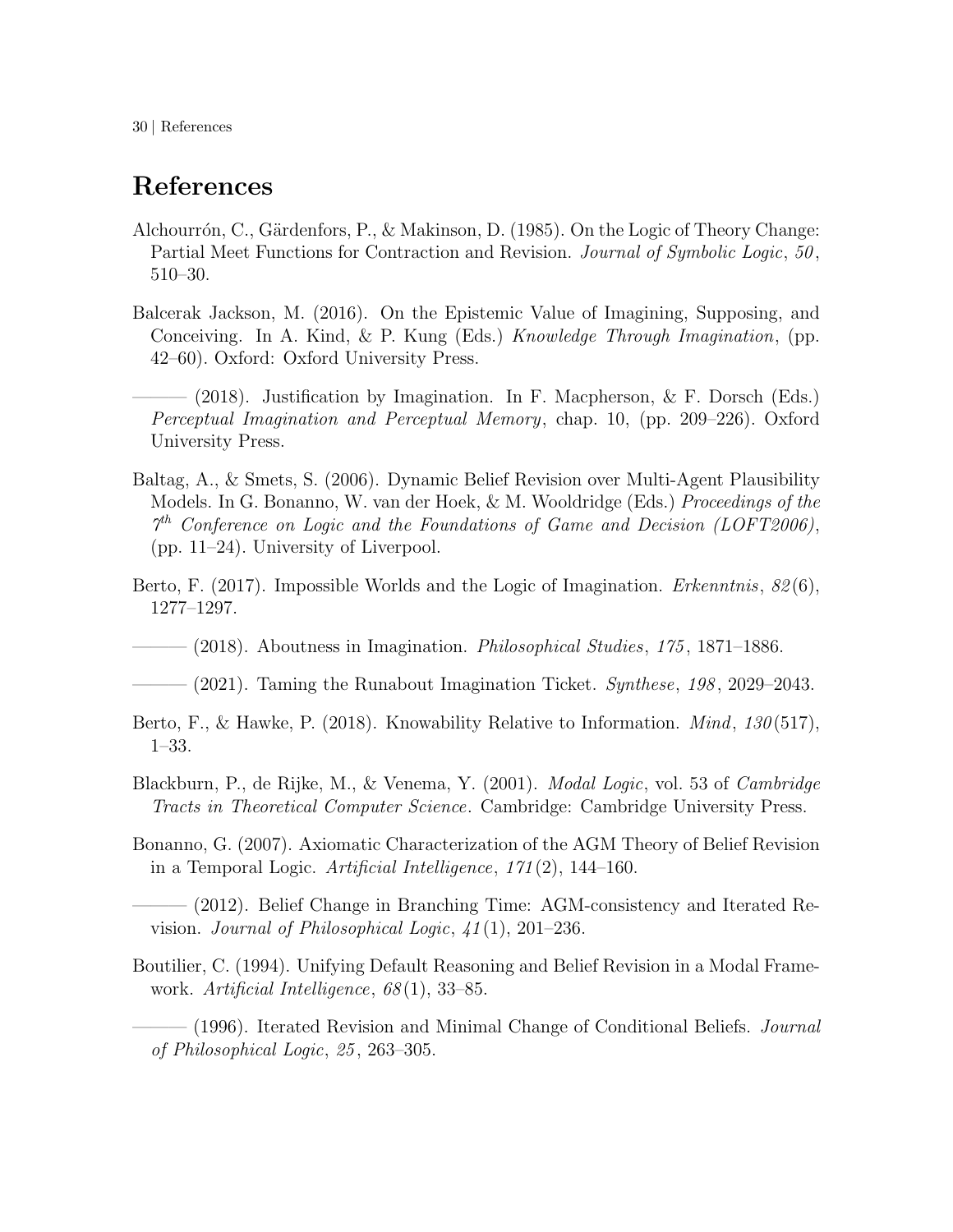<span id="page-30-1"></span>Byrne, R. M. J. (2005). The Rational Imagination. London, England: The MIT Press.

- <span id="page-30-11"></span>Canavotto, I., Berto, F., & Giordani, A. (2020). Voluntary Imagination: A Fine-Grained Analysis. Review of Symbolic Logic. Forthcoming.
- <span id="page-30-12"></span>Casas-Roma, J., Huertas, A., & Rodríguez, M. E. (2019). The Logic of Imagination Acts: A Formal System for the Dynamics of Imaginary Worlds. Erkenntnis. Forthcoming.
- <span id="page-30-10"></span>Chellas, B. F. (1980). Modal Logic: An Introduction. Cambridge, MA.: Cambridge University Press.
- <span id="page-30-0"></span>Currie, G., & Ravenscroft, I. (2002). Recreative Minds. Oxford: Oxford University Press.
- <span id="page-30-6"></span>Fine, K. (1986). Analytic Implication. Notre Dame J. Formal Logic, 27 (2), 169–179.

<span id="page-30-7"></span> $-$  (2016). Angellic Content. *Journal of Philosophical Logic*,  $45(2)$ , 199–226.

- <span id="page-30-13"></span>Gopnik, A., & Walker, C. M. (2013). Considering Counterfactuals. The Relationship between Causal Learning and Pretend Play. American Journal of Play,  $6(1)$ , 15–28.
- <span id="page-30-3"></span>Hawke, P. (2018). Theories of Aboutness. Australasian Journal of Philosophy, 96(4), 697–723.
- <span id="page-30-4"></span>Hawke, P., Ozgün, A., & Berto, F.  $(2020)$ . The Fundamental Problem of Logical Omniscience. Journal of Philosophical Logic, 49 , 727–766.
- <span id="page-30-5"></span>Hintikka, J. (1962). *Knowledge and Belief*. Ithaca, NY.: Cornell University Press.
- <span id="page-30-9"></span>Holliday, W., & Icard, T. F. (2010). Moorean Phenomena in Epistemic Logic. In L. Beklemishev, V. Goranko, & V. Shehtman (Eds.) Advances in Modal Logic, vol. 8, (pp. 178–199). London: College Publications.
- <span id="page-30-2"></span>Kind, A.  $(2013)$ . The Heterogeneity of the Imagination. *Erkenntnis*,  $78(1)$ , 141–159.

<span id="page-30-8"></span>(2016). Imagining Under Constraints. In A. Kind,  $\&$  P. Kung (Eds.) Knowledge Through Imagination, chap. 6, (pp. 145–159). Oxford: Oxford University Press.

<span id="page-30-14"></span>Kind, A., & Kung, P. (2016). Introduction: The Puzzle of Imaginative Use. In A. Kind, & P. Kung (Eds.) Knowledge Through Imagination, (pp.  $1-37$ ). Oxford University Press.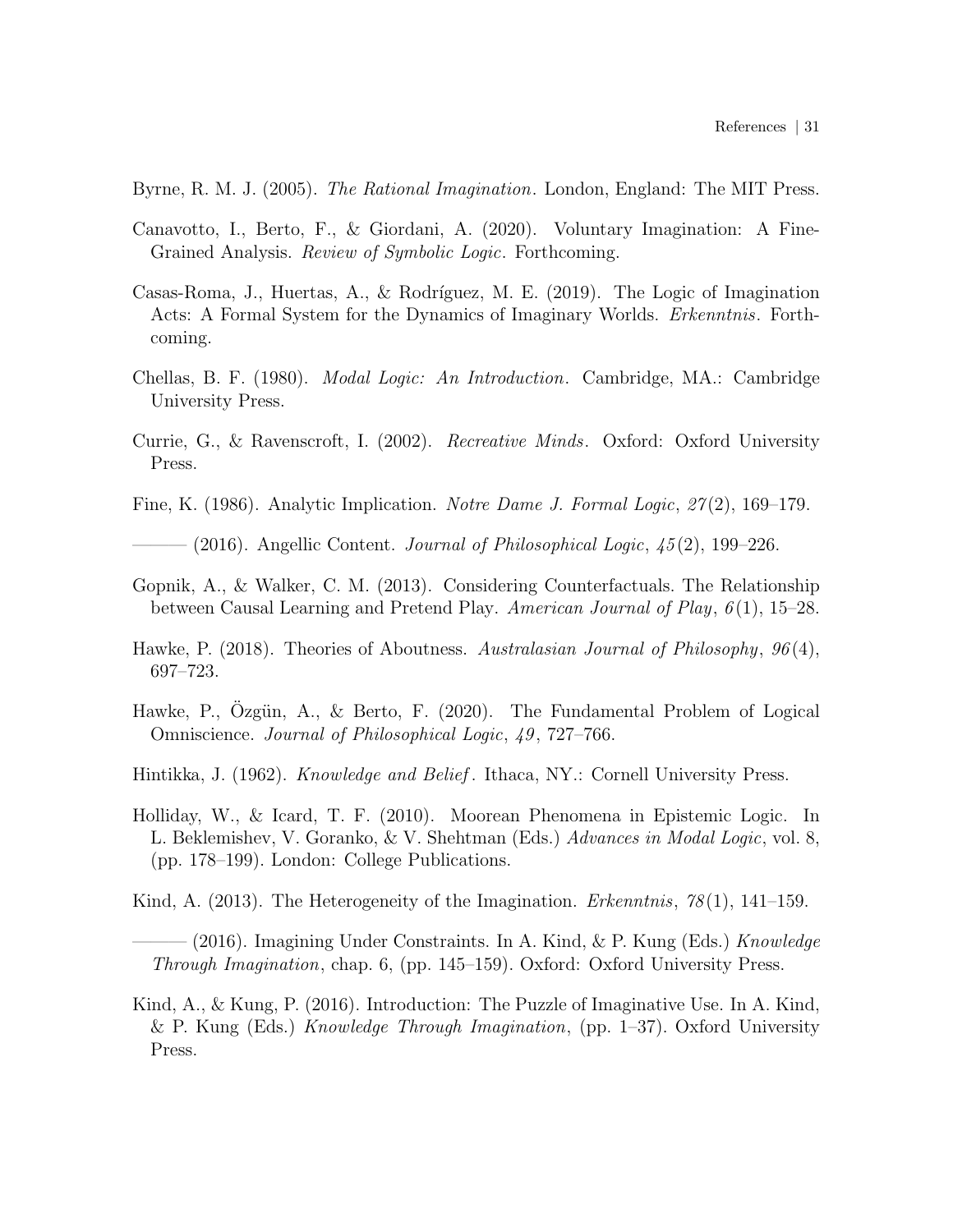- <span id="page-31-2"></span><span id="page-31-1"></span>Langland-Hassan, P. (2012). Pretense, Imagination, and Belief: the Single Attitude Theory. *Philosophical Studies*, 159, 155–179.
	- $(2016)$ . On Choosing What to Imagine. In A. Kind, & P. Kung (Eds.) Knowledge Through Imaginaion, chap. 2, (pp. 61–84). Oxford: Oxford University Press.
- <span id="page-31-3"></span>Leslie, A. M. (1994). Pretending and believing: Issues in the theory of ToMM. Cogni*tion*,  $50(1-3)$ ,  $211-238$ .
- <span id="page-31-9"></span>Liu, F. (2008). Changing for the Better: Preference Dynamic and Agent Diversity. Ph.D. thesis, University of Amsterdam.
- <span id="page-31-0"></span>Nichols, S., & Stich, S. P. (2003). Mindreading: an integrated account of pretence, self-awareness, and understanding other minds. Oxford: Oxford University Press.
- <span id="page-31-11"></span>Olkhovikov, G. K., & Wansing, H. (2018). An Axiomatic System and a Tableau Calculus for STIT Imagination Logic. *Journal of Philosophical Logic*,  $47(2)$ , 259–279.
- <span id="page-31-12"></span> $-(2019)$ . Simplified Tableaux for STIT Imagination Logic. *Journal of Philosoph*ical Logic,  $48, 981-1001$ .
- <span id="page-31-6"></span>Ozgün, A., & Berto, F. (2020). Dynamic Hyperintensional Belief Revision. The Review of Symbolic Logic. Forthcoming.
- <span id="page-31-10"></span>Pacuit, E. (2017). Neighbourhood Semantics for Modal Logic. Dordrecht: Springer.
- <span id="page-31-4"></span>Ramsey, F. P. (1929). General Propositions and Causality. In R. Braithwaite (Ed.) The Foundations of Mathematics and Other Logical Essays, (pp. 237–255). Martino Publishing, 2013 ed.
- <span id="page-31-8"></span>Saint-Germier, P. (2021). Hyperintensionality in Imagination. In A. Giordani, & J. Malinowski (Eds.) Logic in High Definition, (pp. 77–115). Cham: Springer.
- <span id="page-31-13"></span>Schoonen, T. (2021). A Note on the Epistemological Value of Pretense Imagination. Episteme. Forthcoming.
- <span id="page-31-5"></span>Stalnaker, R. C. (1968). A theory of conditionals. In W. Harper, R. Stalnaker, & G. Pearce (Eds.) Ifs: conditionals, belief, decision, chance, and time, (pp. 41–55). Dordrecht, Holland: D. Reidel Publishing Company.
- <span id="page-31-7"></span>van Benthem, J. (2007). Dynamic logic for belief revision. Journal of Applied Non-Classical Logics,  $17(2)$ , 129–155.